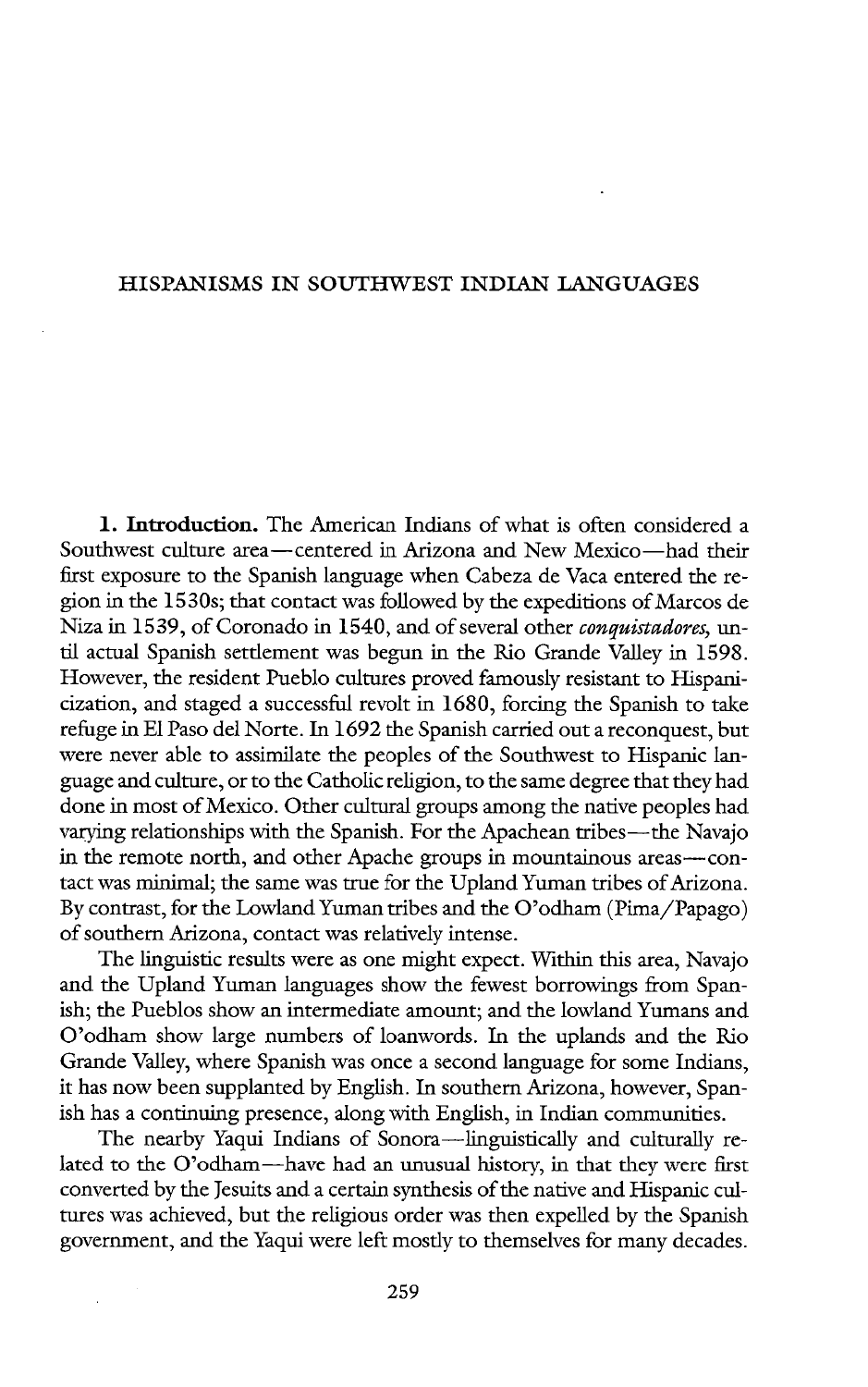In modern times, they have become part of Mexican society— except that large numbers have migrated to Arizona, where they form a trilingual community within the United States society. Some reports indicate that the incorporation of Spanish vocabulary into the Yaqui language is virtually open-ended. It is clear that the Yaqui deserve detailed attention in this survey, for both their similarities to and differences from the native tribes of Arizona and New Mexico; however, the materials currently available permit me to make only occasional reference to Yaqui data.

The study of Hispanisms in the Southwest, as a topic of interest in itself, received some early attention from Herzog 1941, on Pima, and from Johnson 1943 and Spicer 1943, both on Yaqui; however, these scholars were not primarily linguists, and they wrote in somewhat general terms about the openness of these languages to new vocabulary. More specific reports were provided on Hispanisms by Trager (1939, 1944) on Taos; by Spencer (1947) on the Keresan languages of New Mexico; and by Dockstader (1955) on Hopi. A turning point in this research came with the work of Dozier (1956), comparing Hispanisms in Santa Clara, a Tewa pueblo of New Mexico, with those in Yaqui in Sonora; here Dozier offered sociocultural explanations for the different linguistic outcomes. (Subsequently, a similar comparison among California Indian languages proved useful; cf. Bright 1960a.) Among subsequent studies of Hispanisms in Southwest languages, especially important work has been that of Miller (1959-1960) for Acoma; Kroskrity (1978) on Arizona Tewa; Crawford (1979) on Cocopa; Winter (1990) on Walapai; de Reuse (1996a) on Western Apache; and K. Hill (1998) on Hopi. Valuable work on Hispanisms in Yaqui and other languages of northwest Mexico was published by Miller (1990a,b).

An important feature of the work by Dozier is its emphasis on the tendency of the Pueblo languages to create new vocabulary by extensions of native lexical resources, and by coining new words from native materials, rather than by borrowing. In Santa Clara Tewa, Dozier counts only 59 Hispanisms (1956:154), excluding proper names. For the geographically more remote Arizona Tewa, Kroskrity (1993 :68) gives even fewer—a total of only 17. However, work by other researchers has suggested larger numbers of Hispanisms in the vocabularies of Pueblo languages. Thus Henderson and Harrington (1914), reporting data from the New Mexico Tewa pueblos taken as a group, give 21 words borrowed from Spanish to name domestic animals (Dozier gives 12 in this category), and Robbins et al. (1916), reporting from the same pueblos, give 45 terms in the area of plant names (Dozier gives only 10). Similarly, Hill (1998), discussing Hispanisms used by the Hopi in Arizona, reports 49 Hispanisms (again excluding proper names). Perhaps it would be fair to say that the Pueblo languages do indeed prefer to use native lexical resources, and that the total number of Hispanisms found in them is not large compared to what we find in O'odham or Cocopa, but that, nevertheless,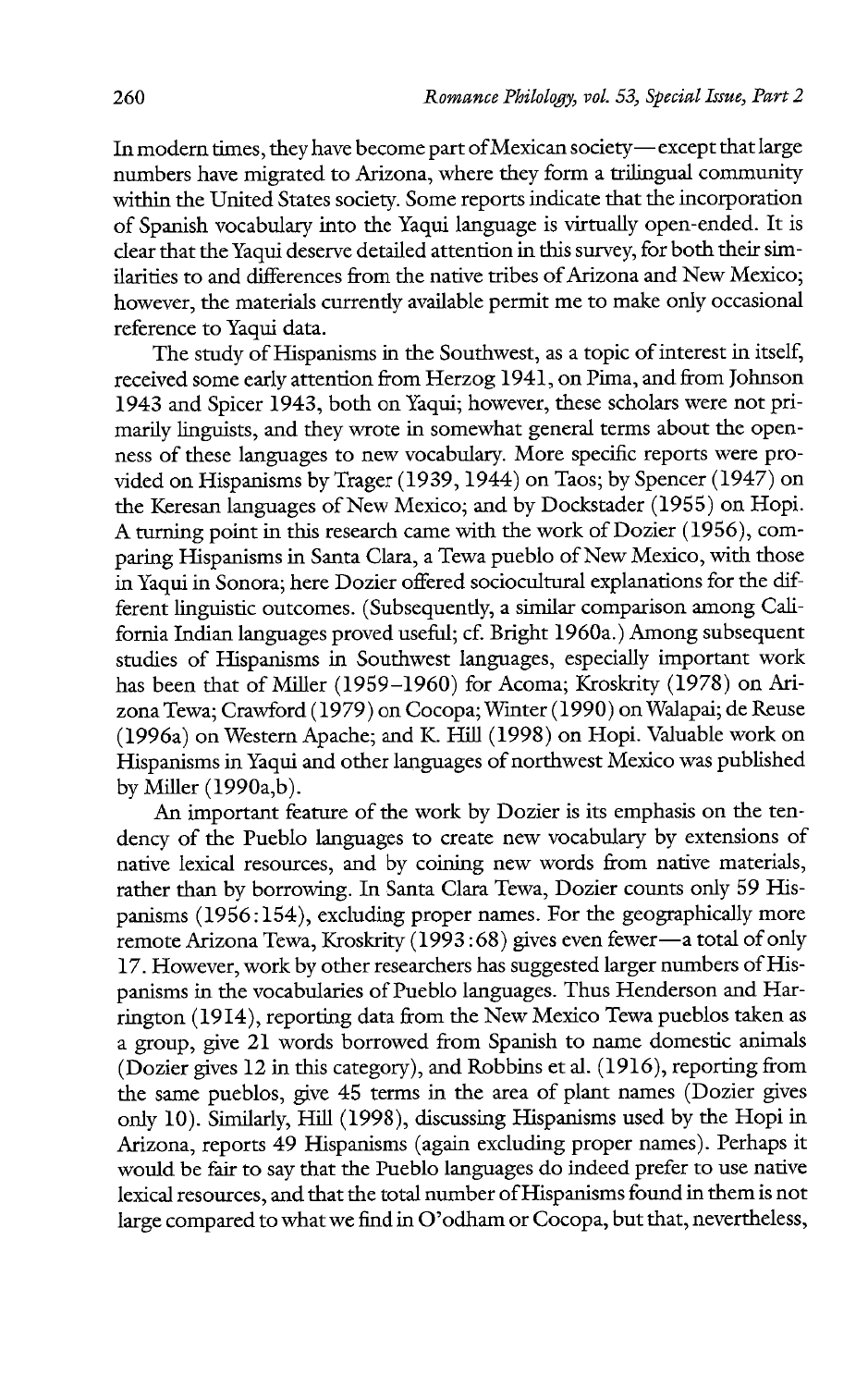a significant number of Hispanisms can be identified in the pueblos, perhaps by interviews with a variety of individual speakers.

2. Languages and sources. The data used here are from the general studies cited above, and from a variety of descriptive articles, dictionaries, dissertations, and personal communications. The sources, classified by language family, are given at the close of the article, keyed to the list of references.<sup>1</sup> I ask readers' indulgence for my normalization of transcriptions, which is intended to make them typographically simpler and more comparable across languages. Long vowels are everywhere transcribed "aa," etc.; letters in small caps ("A," etc.) stand for voiceless vowels. Consonantal contrasts of aspiration, like those generally written "g, k" in Apachean languages, are changed to "k, kh."? Initial glottal stop is omitted in languages where it is apparently non-contrastive (but retained in Yuman languages, where it is distinctive).

3. Special features. The following special characteristics of some Southwest Hispanisms should be noted:

3.1. Final vowels. In all areas where Hispanisms are found, it is common for them to show great variation in the final vowels of words borrowed from Spanish. This phenomenon is perhaps less common in the Southwest than in California; however, there are examples like CENTAVO 'cent', Navajo sintdo, O'odham sintáawo, but Acoma sentáawa, Zuni sentaawa. Within a single language, we have forms like CORBATA 'necktie', O'odham kolwáada or kolwáado. There seems no reason, however, to postulate a Spanish form like \*centava or *\*corbato*. Rather, since the alternation of final vowels, as in Spanish burro, burra, corresponds to grammatical categories which are foreign to many American Indian languages, it probably gave rise to a certain indeterminacy of final vowel quality in loanwords.

3.2. Plurals. Since many American Indian languages lack an obligatory category of plural in nouns, they have often not recognized the distinction in Spanish. Thus Spanish nouns frequently used in the plural are likely to be borrowed in that form by some languages, e.g.,  $UUVA(S)$  'grape(s)' appears as Cocopa and Maricopa as 'uuvs. Other languages may show the singular form of the same word, e.g., Hopi dova, Zuni wwa. Many other examples can be seen in the list below.

3.3. Sibilants. As many writers have pointed out (discussed in Bright 1993), a number of Hispanisms found in Latin American Indian languages contain the sibilants [\$] or [s] in words whose modern Spanish counterpart contain the voiceless velar fricative (jota,  $[\chi]$ ). This can be explained in terms

<sup>1.</sup> Iam especially grateful for unpublished information kindly provided by Clarence Brown, Lyle Campbell, Jerry Craddock, Judith Crawford, Irvine Davis, Willem de Reuse, Philip J. Greenfeld, Kenneth Hale, Jane H. Hill, Kenneth C. Hill, Pamela Munro, Claudia Parodi, and Yukihiro Yumitani.

<sup>2.</sup> Since the Keresan languages have no contrast of aspiration before final voiceless vowels, a sequence like  $[k^h]$  is transcribed here simply as ki.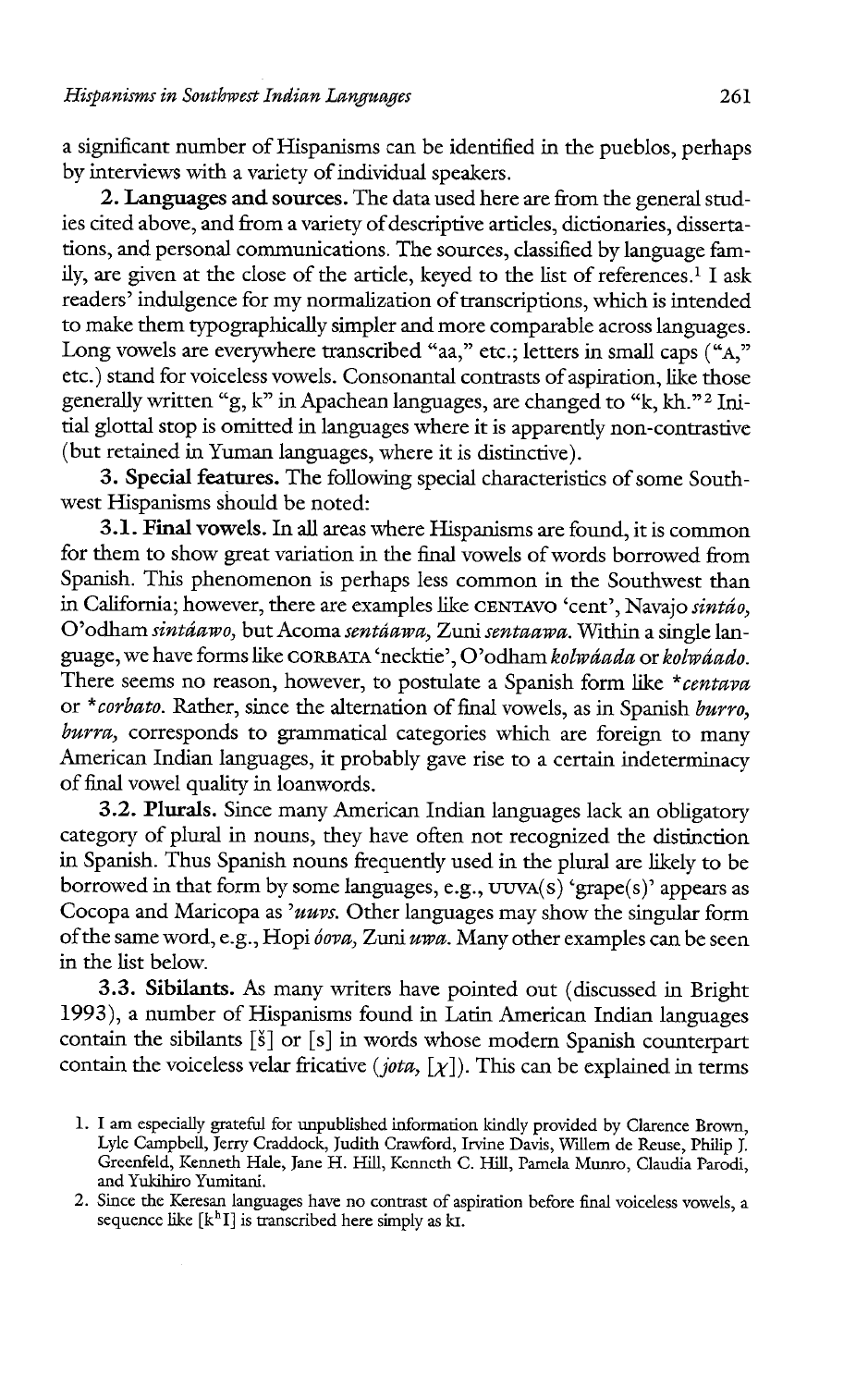of the medieval Spanish pronunciation of such words with [8], which persisted in the early period of colonial America; thus Tetelcingo Nahuatl has sapu 'soap', not from modern Spanish J4BON but from colonial Spanish XABON [šabón].<sup>3</sup> Such pronunciations are also attested in northwestern Mexico, e.g., Yaqui sabum 'soap'—explainable either as a borrowing from the earlier period of Spanish, or perhaps more likely as a borrowing from Nahuatl, which served as a lingua franca during the colonial period.

By contrast, most Hispanisms found in languages of California and the Southwest contain  $[\chi]$  or  $[\hat{h}]$  corresponding to Spanish jota, as in Keres (Santa Ana) habúu. Nevertheless, a few Hispanisms found in the Southwest (not in California) do show the sibilant, e.g., O'odham (Pima/Papago) sáwoñ 'soap'.<sup>4</sup> There are two possible explanations for such forms. One is that they reflect early borrowings from colonial Spanish; this is chronologically possible, since Spanish settlement in the Southwest began in 1598, and the Spanish change from [§] to  $\lceil \chi \rceil$  may still have been in progress during the 1600's (for slightly differing opinions, see Lloyd 1987 : 342-344, Campbell 1991:177-178, Parodi 1995:89-90).<sup>5</sup> It is more likely that the forms with sibilants were borrowed from a language of northwestern Mexico, such as Yaqui, or directly from Nahuatl in its use as a lingua franca (see 3.7 below). Other examples of Southwest sibilants corresponding to Spanish jota, occurring in the list below, are AJO(S), CAJA, JAQUIMA, JUEVES, NARANJA, NAVAJA, OVEJA.

3.4. Liquids. A comparable phenomenon is the occurrence of Hispanisms with a liquid  $[1]$  or  $[r]$  corresponding to Spanish  $\mathcal{U}$ , currently pronounced [y] in most of Latin America. This correspondence can likewise be explained in terms of borrowing by Nahuatl from colonial Spanish at a time when it preserved the palatal lateral  $[\Lambda]$ , e.g., Spanish silla 'chair, saddle' appears in Isthmus Nahuatl as *šilah*, not from modern Mexican Spanish [síya], but from colonial [siAa]; the palatal lateral, being foreign to Nahuatl, was replaced by the apical lateral. Examples like this are unknown in California, and only a few instances have been found in the Southwest, e.g., O'odham siil 'saddle'. As in the case of [8], the lateral may have come from a conservative variety of Spanish,\* or from languages of northwest Mexico (e.g., Nevome sira), or

<sup>3.</sup> In Using the term 'colonial Spanish', I do not mean to suggest uniformity; elements from Old Castile, Toledo, and Andalusia were undoubtedly involved (cf. Parodi 1995, chap. 2).

<sup>4.</sup> O'odham has [s] and [s] in surface contrast, but they are derivable from a single underlying sibilant (cf. Bright 1978).

<sup>5.</sup> Possible evidence for colonial Spanish [8] in the Southwest comes from borrowing in the opposite direction, from the Tewa language of New Mexico into Spanish, viz., in two place names: Jacona, with Spanish jota (also spelled Xacona in older records), borrowed from Tewa sakông 'at the tobacco barranca'; and Pojoaque, from Tewa p'osuwage 'drink water-place' (Harrington 1916:330, 336). If Tewa s were pronounced as [s] in colonial times, this might have been reinterpreted as Sp. [3] (as in the spelling of Xacona), which later became  $[\chi]$ .

<sup>6.</sup> Cf. Lloyd 1987:344-47; Campbell 1991:173; Parodi 1995:90-91. In this case I have found no relevant evidence from New Mexico place names.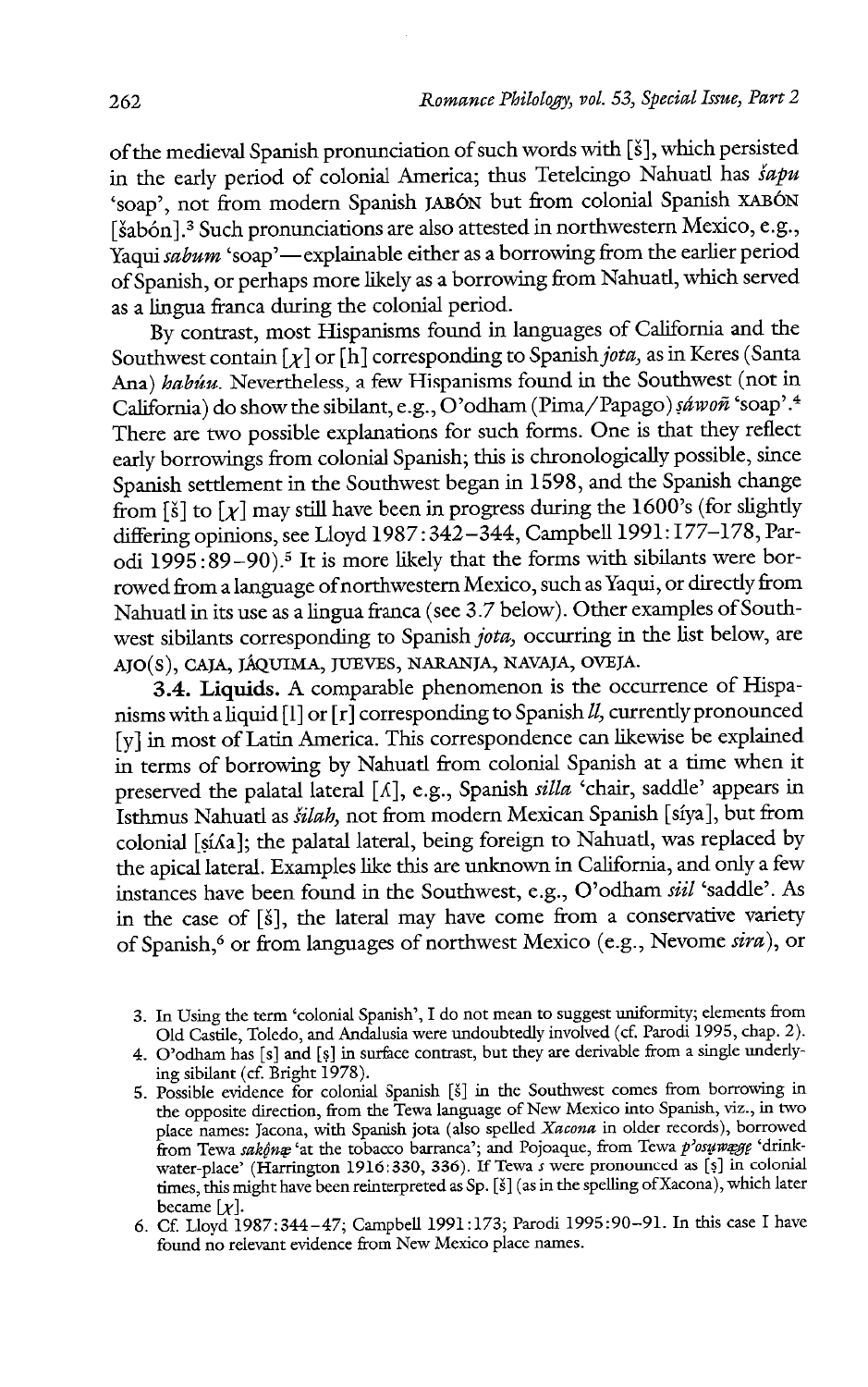directly from Nahuatl. The other examples known are ANILLO 'ring', CASTILLA 'Castile', CEBOLLA 'onion', MORCILLA 'blood sausage', ZARAGUE-LLES 'breeches'. (For some unknown reason, the numerous recorded Hispanisms derived from *caballo* never show a liquid, e.g., O'odham kawiyu.)

3.5. Spanish vs. English. Some words occur in similar forms in Spanish, English, and Southwest Indian languages. Some such items are clearly of Spanish origin, ¢.g., ALEALFA, BURRO, CORRAL; some have entered both Spanish and English from international sources, e.g., BANCO, CAFE, GATO. Still others are English words which have been borrowed by the Spanish of the Southwest, €.g., TROQUE 'truck'. In some cases, phonological considerations can help us identify which European language has provided the model for an Indian language, e.g., Acoma wankhu and O'odham wáango 'bank' must come from Spanish, rather than English, because of the initial consonant. However, a form like Jicarilla Apache tapáako 'tobacco' could conceivably be from either Spanish or English.

3.6. Spanish vs. Nahuatl. Some words occur in similar forms in Spanish, Nahuatl, and Southwest Indian languages. In most cases these are well-known borrowings from Nahuatl, and are widely used in Mexican Spanish. They may simply be regarded as Hispanisms so far as the Southwest languages are concerned, ¢.g., ATOLE 'corn mush', CACAHUATE 'peanut', and CHILE 'chili pepper'. However, there are also cases where the Southwest languages may have acquired the words not through Spanish, but through other Indian languages, or directly from Nahuatl; see below.

3.7. Bypassing Spanish. It has been noted above that some apparent Hispanisms in the Southwest show phonological features that are best explained in terms of borrowing, not from Spanish itself, but from Indian languages either from languages of northwest Mexico, or directly from the lingua franca Nahuatl. In addition, Southwest languages contain a few words of Nahuatl origin which are not reported for Mexican Spanish, or have only marginal use. Thus Nahuatl MISTON 'cat', found as a loan in many other Indian languages throughout Mesoamerica, occurs in the Southwest as O'odham miston; other examples listed below are TEOPAN 'church', TEQUIPANOA 'work', TOTATZIN 'Catholic priest', and XAMITL 'adobe'.<sup>7</sup> Of these, totatzin is especially notable: the three Southwest examples are Hopi totá'tsi, Acoma thuta'tsi, and Santa Ana thúta'či, all with a medial glottal stop that suggests direct borrowing from the Nahuatl to-ta'-tsin. (Cognates are not attested from languages of northwest Mexico.) An especially problematic case is that of CHOCOLATE (q.V.)

4. The vocabulary. The following 224 etyma have been chosen from a longer list of 239; the omitted items are those attested only in O'odham or Cocopa—the languages of our sample which are currently the most open to

<sup>7.</sup> Such terms are then not Hispanisms in the strict sense of 'words borrowed from Spanish', but rather in the broader sense of 'words introduced as a result of Spanish impact'.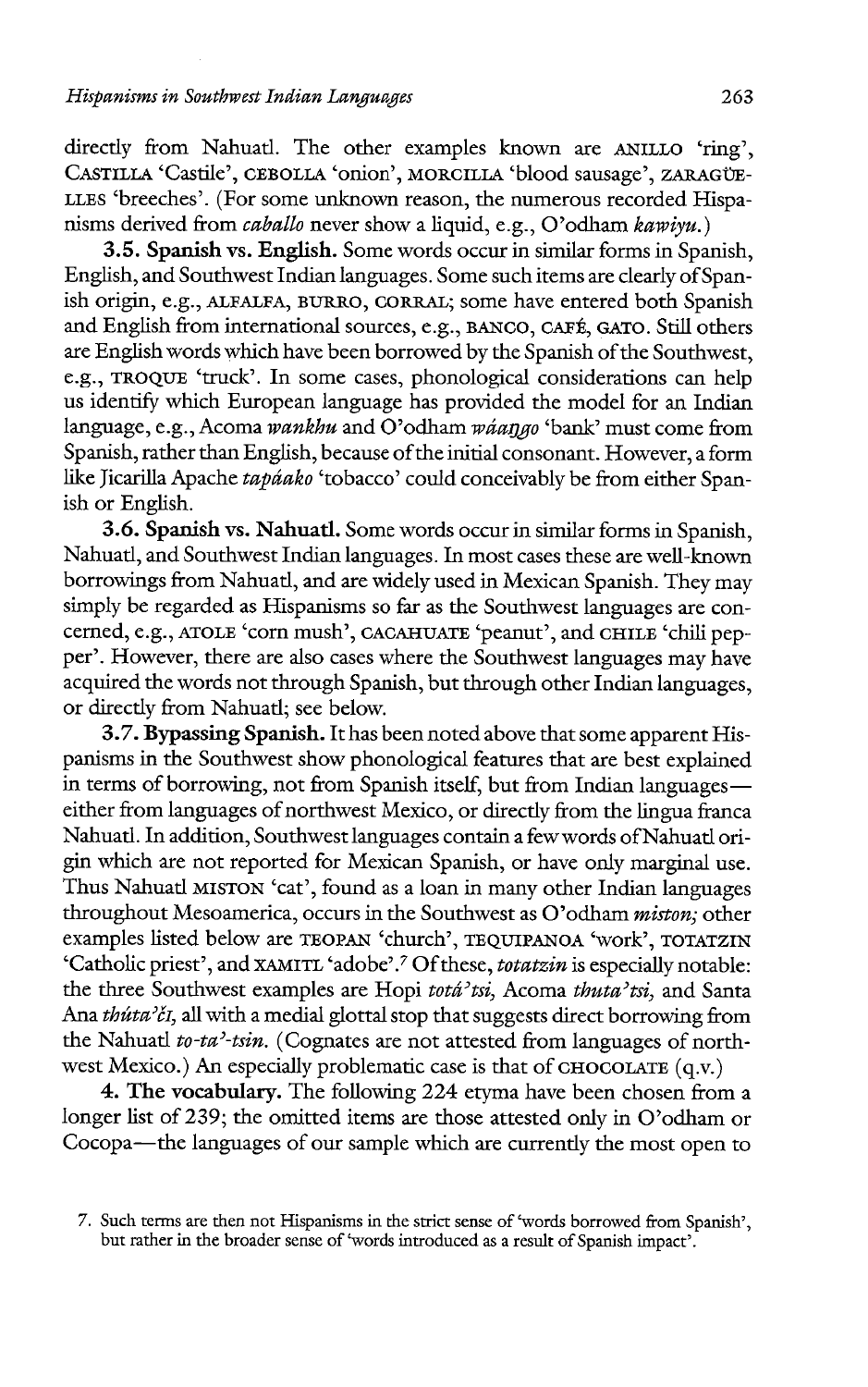borrowings, and in which we find the largest number of apparently recent loanwords, with relatively unassimilated phonology (among them, O'odham wáaldi, Cocopa vaalt 'bucket' < BALDE). I have not attempted to record all possible forms of words that show dialectal or idiosyncratic variation; those given are simply a sample. It should be kept in mind that this list cannot possibly claim to include all the Hispanisms that exist in the languages of the Southwest; I can only report what is in the available sources, and many of these sources made no special point of documenting loanwords.

ACEITE 'oil': Apachean Jicarilla aaséithi; Keres Acoma asdit'hi; Numic Southern Ute siitt, O'odham asáidi; Tanoan Jemez asáexte; Yuman Cocopa  $^{\circ}$ asitt.

AGUJA 'needle': Apachean Chiricahua ikééxa (Hoijer 110); Yuman Havasupai a'uuha, Tolkapaya 'awuuha. The Yuman forms reflect nonstandard Spanish  $a\acute{u}ja$ ,  $ab\acute{u}ja$  (cf. Bright 2000).

AJO(s) 'garlic': O'odham áasos; Yuman Maricopa 'aah 'garlic'. The O'odham medial sibilant reflects Nahuatl asos, occurring, e.g., in the modern Huazalinguillo dialect (Kimball 1980), which in turn reflects colonial Spanish [ášos].

ALAZAN 'sorrel' (horse): Hopi alésani; O'odham dlsan; Zuni alasaanina.

ALBARICOQUE(S) 'apricot': Apachean Mescalero ikéukis (Breuninger 142); Keres Acoma arawakú (Miller 1959:152, 1960:41), Cochiti aramikú (Miller 41), Santa Ana arabikúu; O'odham wilgóogi; Tanoan Sandia arbàrkúki; Yuman Mojave virkok. Most California languages have derivatives of albérchigo (Bright 2000).

ALEMÁN 'German': O'odham almáano; Yuman Cocopa limáan, Maricopa limaan.

ALFALFA: Keres Santa Ana párpha (Davis p.c.); Tanoan Jemez fâafa, Tewa (New Mexico) alphalpha (Robbins et al. 113); Yuman Cocopa alfalf, alfáals, Havasupai alf<sup>5</sup>alfa. Borrowing from either English or Spanish is possible.

AMERICANO '(North) American; Anglo': Apachean Jicarilla aminkaani, minkani; Navajo pilakáana 'white man', Western pitikáána, kotikáána (de Reuse 1996a:163, 1996b); Keres Acoma merikáana, Santa Ana merikáana; Numic Southern Ute miriká-č1;8 O'odham milgáan, mílgan; Tanoan Jemez belegâani, Tewa (New Mexico) merikanu, beliganu (Miller 1960:43); Yuman Cocopa mirikáan, mirkáan, rikáan, Maricopa merikyan, Tolkapaya maarkaan; Zuni melika (Newman 1958 suggests this is from English America).

ANILLO 'ring': O'odham áñilo. The medial liquid apparently reflects a historical Spanish pronunciation [aní Ao], rather than contemporary Mexican

<sup>8.</sup> The hyphen marks grammatical boundaries; in many words from Numic languages and from Taos, it marks something comparable to a nominative-case suffix.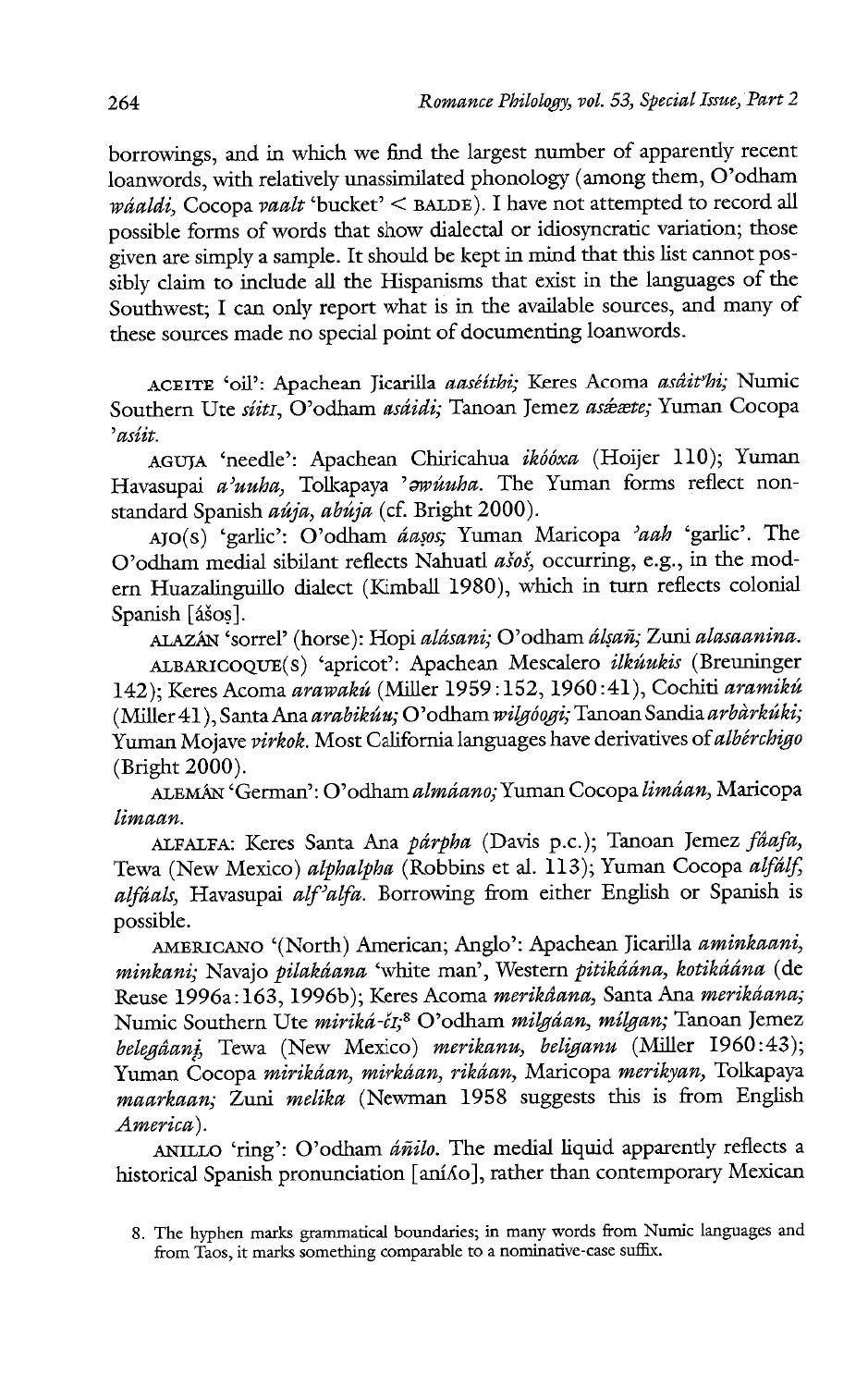[anivo]. The word has not been widely reported from Mexican Indian languages, but in western Mexico the liquid appears in Cora *eniira* (McMahon and McMahon 1959), Huichol haníra (Grimes 1981).

ARROZ 'rice': Apachean Jicarilla alóos (Landar 1976), Navajo alóós; Keres Acoma arûusi, Santa Ana arûusa; O'odham alóos, sóos; Tanoan Jemez aró; Yuman Cocopa 'aréos, Maricopa 'areos, Walapai 'aruu $\theta$  (Winter 1990:193).

AS 'ace': Apachean Navajo *áás*, Western *áás* (Greenfeld 1971; de Reuse 1996a:167); Yuman Cocopa 'aas, Havasupai aasa, Walapai 'aas (Winter 1990:193). It is notable that terms referring to card-playing in the Southwest have been reported frequently, but almost exclusively from the Apachean and Yuman languages; see below, BARAJA, BASTO(S), CABALLO, COPA(S), ESPADA(S), MAESTRADA, ORO(S), QUINCE, REY, SOTA, and the numerals Dos, TRES, SEIS, and SIETE.

ATOLE 'corn mush' (< Nahuatl aatoolli): Apachean Mescalero atóoli, Navajo atóola; Numic Southern Ute atúrt 'corn flour'; O'odham átol. The term is often borrowed into Indian languages of California (cf. Bright 2000).

AVENA 'Oats': Keres Acoma awêena; Tanoan Jemez avêxni, Taos obènu-'úne (Trager 1944:147), Tewa (New Mexico) avéna.

AZUCAR 'sugar': Apachean Jicarilla asookhara (Landar 1976); O'odham ásugal, asúuga; Yuman Cocopa 'asúkr, Maricopa 'arsuukr.

BANCO 'bank': Keres Acoma wánkhu; O'odham wáango; Yuman Cocopa vaank. The initial consonant indicates borrowing from Spanish rather than from English bank.

BANDEJA 'tray', Mexican 'basin, dishpan': Keres Santa Ana bandée; O'odham wanniiha, wandiiha. This Hispanism is reported from many languages of California (Bright 2000), but not from those of Mexico.

BARAJA 'deck of cards': Apachean Jicarilla maláaha (Vincenti), Mescalero patáaxa (Breuninger 107), Western tákhaa' (Greenfeld p.c.); O'odham wálaho 'to play cards'.

BARRIL 'barrel': Apachean Western mažíl (de Reuse 1996a: 166); Numic Chemeheuvi varir(i); O'odham wálin; Yuman Cocopa varíl, varíl, waríl, wariil.

BASTO(S) 'club(s)' (in cards): Apachean Western páástos (de Reuse 1996a:167), Navajo páastos; Yuman Cocopa vaast, Walapai váasta (Winter 195).

BATEA (Mexican) 'wooden vessel': O'odham wáčiho 'wooden bowl'. The term is listed in Santamaria 1959 asa Mexicanism; it has been reported asa Hispanism in one instance from Oaxaca state, i.e., Huave batey (Stairs et al. 1981).

BAYO 'bay' (horse): Hopi váayo; O'odham wáayo.

BECERRO 'calf': O'odham wisilo; Tanoan Tewa (New Mexico) besero. For the occurrence of this term in northwest Mexico, cf. Miller 1990a.

BORRACHO 'drunk': Keres Acoma warâachu, warâachi; Numic Southern Ute muráači.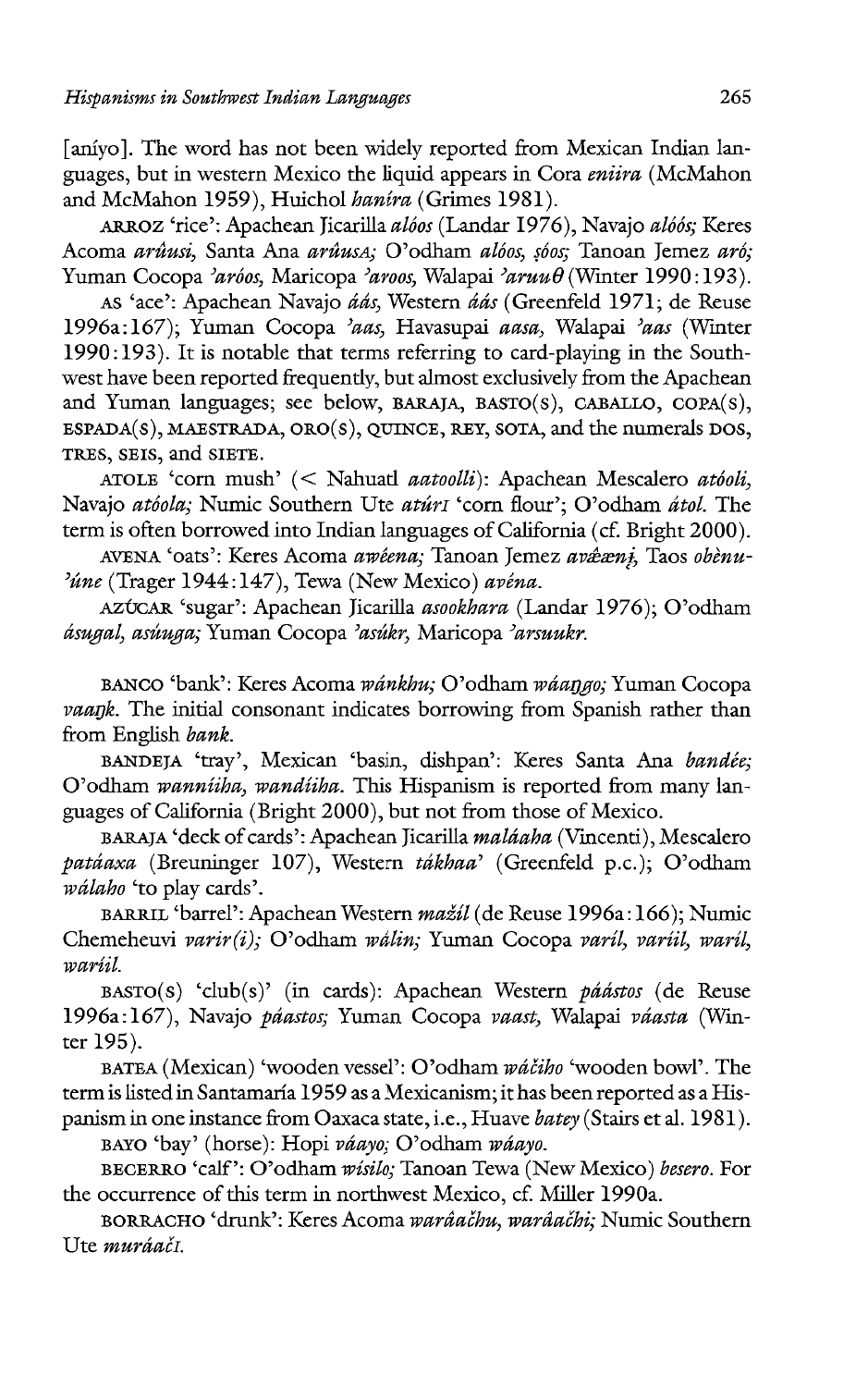BOTA 'boot': Apachean Jicarilla pootha; O'odham wóoda; Tanoan Taos  $b$ úto-ná (Trager 147).

BOTELLA 'bottle': Apachean Chiricahua matééya (Hoijer 110), Jicarilla hothéya 'glass', Mescalero matiiya 'jar' (Breuninger 116); Numic Chemeheuvi vutíva'av(i) 'drinking glass'; Tanoan Jemez vatáave, Taos butévo-ná (Trager  $147$ ); Tewa (New Mexico) *bòhte'a*; Yuman Maricopa *uutee*. Words meaning 'bottle' are also borrowed in many languages from Spanish LIMETA 'flask', q.v.

BOTÓN 'button': Hopi votóona 'coin, money'; O'odham wótoñ; Tanoan Taos bùtúne-na, mustún-ena, mòtuné-na (Trager 147, 149); Yuman Maricopa "otoon.

BUEY(ES) 'OX(en)': Keres Acoma wée, Santa Ana búiyasi; O' odham wóiwis; Taos mùoya-'ána (Trager 146), Tewa (New Mexico) weye (Henderson and Harrington 32). Jicarilla Apache has *boo* 'bull, cow, cattle', probably not from Spanish, but perhaps from English bull. For the distribution of the term in northwest Mexico, cf. Miller (1990a: 362, 1990b:241). In Nahuatl, wei has been in use since colonial times (González Casanova 1934).

BURRO 'donkey': Hopi móoro (cf. móola 'mule'); Keres Acoma húuru; O'odham wúulu, wúulo; Tanoan Taos mùldu-'úna (Trager 146), Tewa (Arizona) muulu (but cf. muula 'mule'), (New Mexico) budu; Yuman Cocopa vuur, livúur, Tolkapaya 'alvuura, Walapai halavuro (Winter 193), Yavapai  $ya\cdot l'v\bar{u}\cdot ra$  (Shaterian 553). Note that all the Yuman languages seem to reflect the phrase EL BURRO. Cognates with *burro* from northwestern Mexico are cited by Miller (1990b:242). Phonological and semantic confusion of BURRO and MULA are also found in California (cf. Bright 2000, s.v. MULA).

CABALLO 'horse'; 'queen' (in cards): Hopi kawdyo; Keres Acoma khawâayu, Santa Ana kawâayu; Numic Southern Paiute qaváh (Sapir 122), Southern Ute kavá; O'odham káwiyu; Tanoan Jemez giwaéyi, Taos kówena (Trager 149), Tewa (Arizona) waayu, (New Mexico) kaváyuh (also kwęgjii, which Dozier calls a native word); Yuman Cocopa kaváay, Havasupai govaay, Walapai kaváya (Winter 195). The Yuman terms are translated only as 'queen' (in cards). Cognates from northwestern Mexico have been reported by Miller (1990a: 362); see also Kiddle 1978.

CABRA(S) 'she-goat(s)': Hopi kapiira; Keres Acoma kérawasi (Miller 1959:152), Santa Ana káabra (skárawaší is an "old word," according to a speaker), San Felipe kárawaši, Santo Domingo kárawaši (all these Keres forms in Miller 1960:42); O'odham kéawul; Tanoan Tewa (Arizona) kwenu (Kroskrity 1978 :68), (New Mexico) kavra. Cognates in languages of northwestern Mexico are given by Miller (1990a:361, 1990b:241). The corresponding word for 'male goat' in most languages of the Southwest reflects Spanish CHIVATO, q.v. (The term cabrón, because of its tabu associations, is everywhere avoided as a term for 'male goat'.)

CACAHUATE 'peanut'? (< Nahuatl ¢laal-kakawatl 'earth-cacao'): Keres Santa Ana kakawaati; O'odham kakawadi; Tanoan Tewa (New Mexico) kakawate (Robbins et al. 117); Yuman Cocopa kawéat.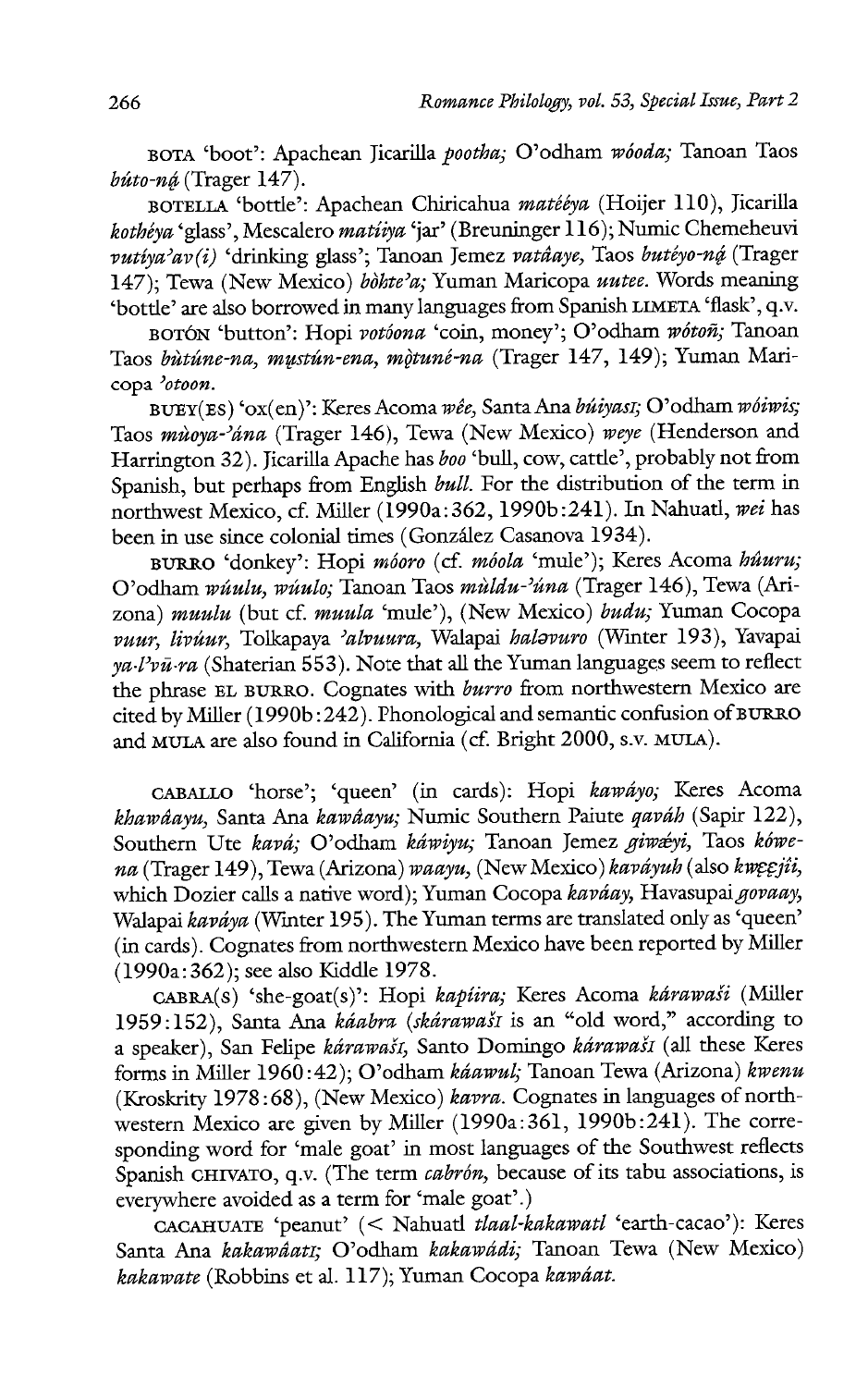CACIQUE 'chief': Keres Acoma khasîikhi, Santa Ana kasîikI 'king, high priest'.

caFf 'coffee': Apachean Chiricahua khaxée (Hoijer 111), Jicarilla kae, kayē, kohwééh, Mescalero kaxee', k'axee' (Breuninger 100), Navajo ahwééh, kolwéeh, kohwéi; Hopi kaphe; Keres Acoma khawé, Santa Ana kaphé; Numic Chemeheuvi kůupi(i), Southern Ute kapí; O'odham kahwí; Tanoan Jemez  $qab\acute{e}$ , Taos kophá-ne (Trager 147), Tewa (Arizona) khape, (New Mexico) kaphe (Robbins et al. 117); Yuman Cocopa kafii, Havasupai gom $\theta$ , Maricopa kafe, Tolkapaya kaa $\theta$ vee, Walapai ka $\theta$ ve, kov $\theta$ a, kom $\theta$ a, ko $\theta$  (Winter 193-194). Many of these forms, especially those with a rounded vowel in the first syllable, probably reflect English coffee.

CAJA 'box': Apachean Mescalero káaxa (Breuninger I14); Keres Santa Ana káasu. The Keres form with the sibilant corresponds to Yaqui kasa (Buelna 1890); both reflect Nahuatl kaša, in use since colonial times (González Casanova 1934).

CAJÓN 'box': Apachean Jicarilla khahón, Western kahón, tshilhón, tsihón,  $t$ sihón, tsalhóóń, sihón, sahóon (with native tsih 'wood', de Reuse 1996b); Keres Acoma khahûuna, Santa Ana kahúuna; Numic Chemeheuvi kahón (i), Southern Ute kahúni; O'odham káhon; Yuman Cocopa kaxúun. Cognates in languages of northwestern Mexico are given by Miller (1990a:361).

CALLE 'street': O'odham kaaya; Tanoan Taos kayi-'ina (Trager 148); Yuman Cocopa lakáay 'town', Maricopa lagyay. Both the Yuman languages reflect Spanish Ja calle.

CAMELLO 'camel': O'odham kamiiyo; Tanoan Tewa (New Mexico) kameyu (Henderson and Harrington 31); Yuman Cocopa kamii, kaméy, Maricopa kamee.

CAMPO 'field', U. S. Spanish 'camp' (< Eng.): Keres Acoma kámphu; O'odham kéampo; Tanoan Taos kémpu-'éna (Trager 150). Indian languages of California often contain this Hispanism in the meaning 'camp' (Bright 2000). But the term is also used in colonial Spanish for a military encampment, and so may be an archaism rather than an Anglicism (Jerry Craddock p.c.).

CANASTA 'basket': Keres Acoma khanâastha, Santa Ana kanâasti; O'odham kanáasti.

CAPITÁN 'captain': Apachean Western khapisáána (de Reuse 1996a:167, cf. Spanish COMISARIO?); Keres Acoma kaphitâana; Tanoan Tewa (New Mexico) kapitân; Yuman Cocopa kpitáan, pitáan, Maricopa kapitan, Walapai kapitan (Winter 193).

CÁRCEL 'jail': Keres Santa Ana kháasilu; Numic Southern Ute karúsi-gáni 'prison' (kánī 'house'); O'odham káalisa.

CARNERO 'sheep': Hopi kanéelo; Keres Acoma khanéeru, Santa Ana kanéeru; Numic Southern Paiute ganitaru-ts (Sapir 631), Southern Ute kanyéeru-či; Tanoan Tewa (New Mexico) ganeru (Henderson 14); Yuman Havasupai gneelo, Walapai kanelo (Winter 193); Zuni kaneelu. Note that California languages use only borrego; OVEJA is not found in California or in the Southwest, and it is rare in Mesoamerica, where CARNERO is usual.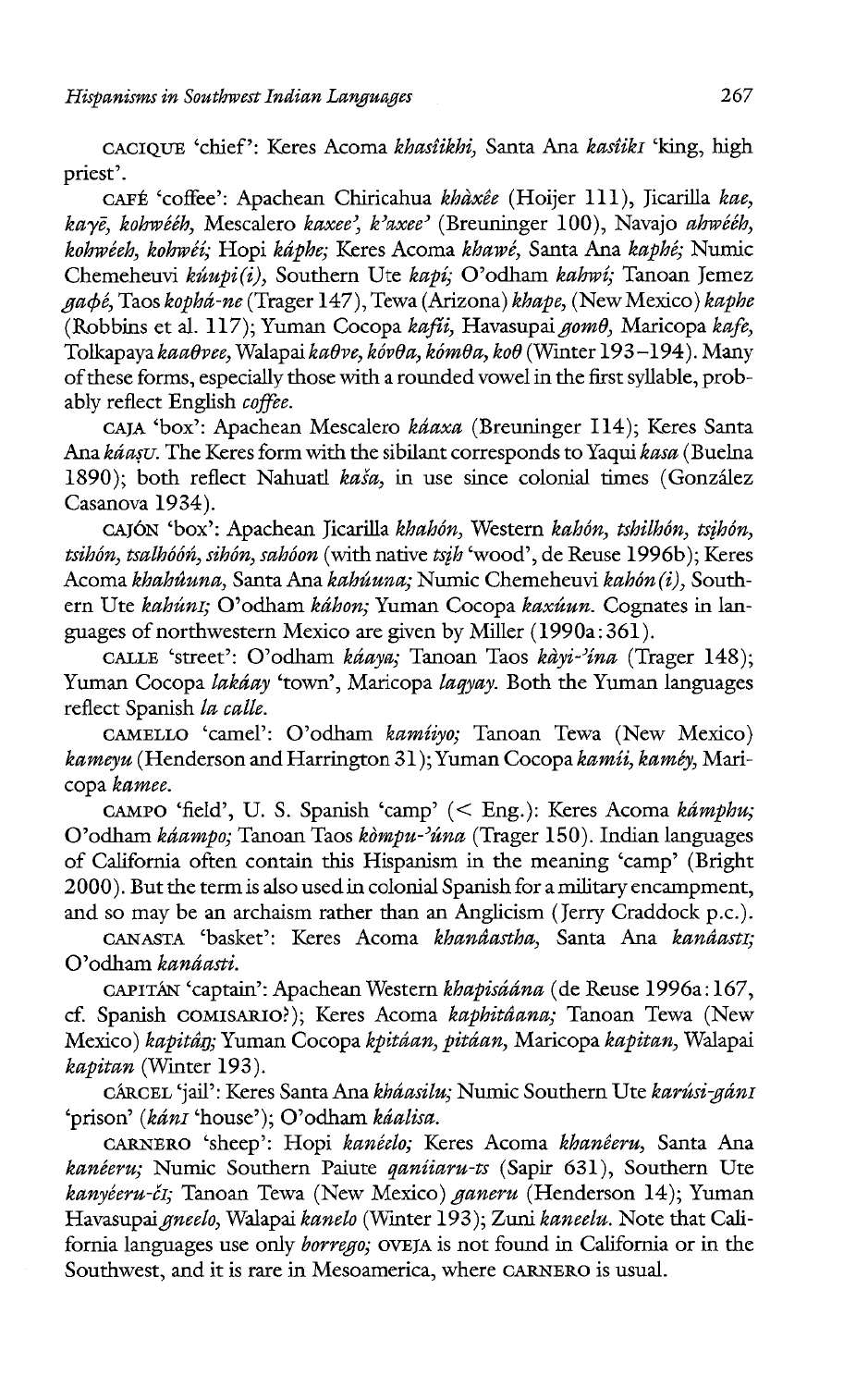CARTUCHO 'cartridge': Keres Acoma khatûuču, khatûuči; O'odham kaltúuji.

CARRETA 'wagon': Hopi karéeta; Keres Acoma kharéetha; O'odham kélit; Yuman Cocopa kariit, Havasupai gadeet, Maricopa karet, Tolkapaya kaareta, kreta, Walapai karet, katet (Winter 193). This is a common Hispanism in California Indian languages (cf. Bright 2000).

CASTILLA 'Castile', borrowed via Nahuatl kaštillan 'Spain, Spanish', and used throughout Indian languages of Mesoamerica and the Southwest to mean 'Spanish-speaking person, Mexican, non-Indian': Hopi kastiila; Keres Acoma khast<sup>2</sup>rá (Miller 1959:153), Santa Ana kastíira (Miller 1960:43); Tanoan Jemez khaattila; Yuman Havasupai *gostilo* (Spier 19). New Mexican Spanish is said to have a term *cashira* 'Spaniard, Spanish-speaking person' (Cobos 1983). The term has not been reported for Yaqui, but it is attested in Cora kast'iran 'Spanish language' (Casad 1988:107). It is widespread elsewhere in Mesoamerica (cf. Bright 1993:29).

CEBOLLA 'onion': Apachean Jicarilla sawóóya, Mescalero sayúuye (Breuninger 101), Western sawóóya (de Reuse 1996a:165, 1996b); Numic Chemeheuvi sivúya' (a); O'odham síwol; Numic Southern Ute sivúya; Yuman Cocopa sivúy, Tolkapaya siivooya. For the occurrence of this Hispanism in northwest Mexico, cf. Miller 1990a. The liquid consonant in the O'odham form corresponds to that in Yaqui sebora, reflecting the historical Spanish pronunciation [sebóAa]; a parallel example in Chiapas state is Tzotzil sevulya (Laughlin 1975).

CENTAVO 'cent': Apachean Navajo tshintáo, sintáo; Keres Acoma sentâawa; O'odham sintaawo; Yuman Cocopa sintaaw; Zuni sentaawa 'fivecent piece'. This is a common Hispanism in California Indian languages (cf. Bright 2000).

CEREZA/O 'cherry (tree)': Keres Santa Ana seréesu; Tanoan Tewa (New Mexico) seréesa.

cíbolo (New Mexican) 'buffalo' (cf. Cobos 1983): Yuman Maricopa siiwúl (Spier 19); Zuni siiwolo 'buffalo'. The Spanish term is an adaptation of vaca de Cíbola. The name Cíbola refers to a mythic land sought by Spanish explorers of the Southwest, derived from Zuni siwina, the name of Zuni Pueblo. Itis ironic that the term should have returned to Zuni in the meaning 'buffalo'.

CIEN(TO) 'hundred': Apachean Chiricahua *nthoo, thoo (Hoijer 110)*; O'odham siant; Tanoan Taos sien, siena (Trager 146); Yuman Cocopa šint, Maricopa šen.

CIGARRO 'cigarette': Apachean Jicarilla siyáála, Navajo siyáala 'cigar'; O'odham sigal. The meaning of the Navajo term may reflect English rather than Spanish.

COCINA 'kitchen': Keres Acoma khustina; O'odham kósin; Tanoan Jemez Giseng.

COCINERO 'cook': Keres Acoma khusinéeru; O'odham kosñiilo.

COCHI (Mexican Spanish) 'pig': Apachean Chiricahua khôočhì (Hoijer 111), Mescalero kúučhi (Breuninger 99), Western kóčhi (de Reuse 1996a: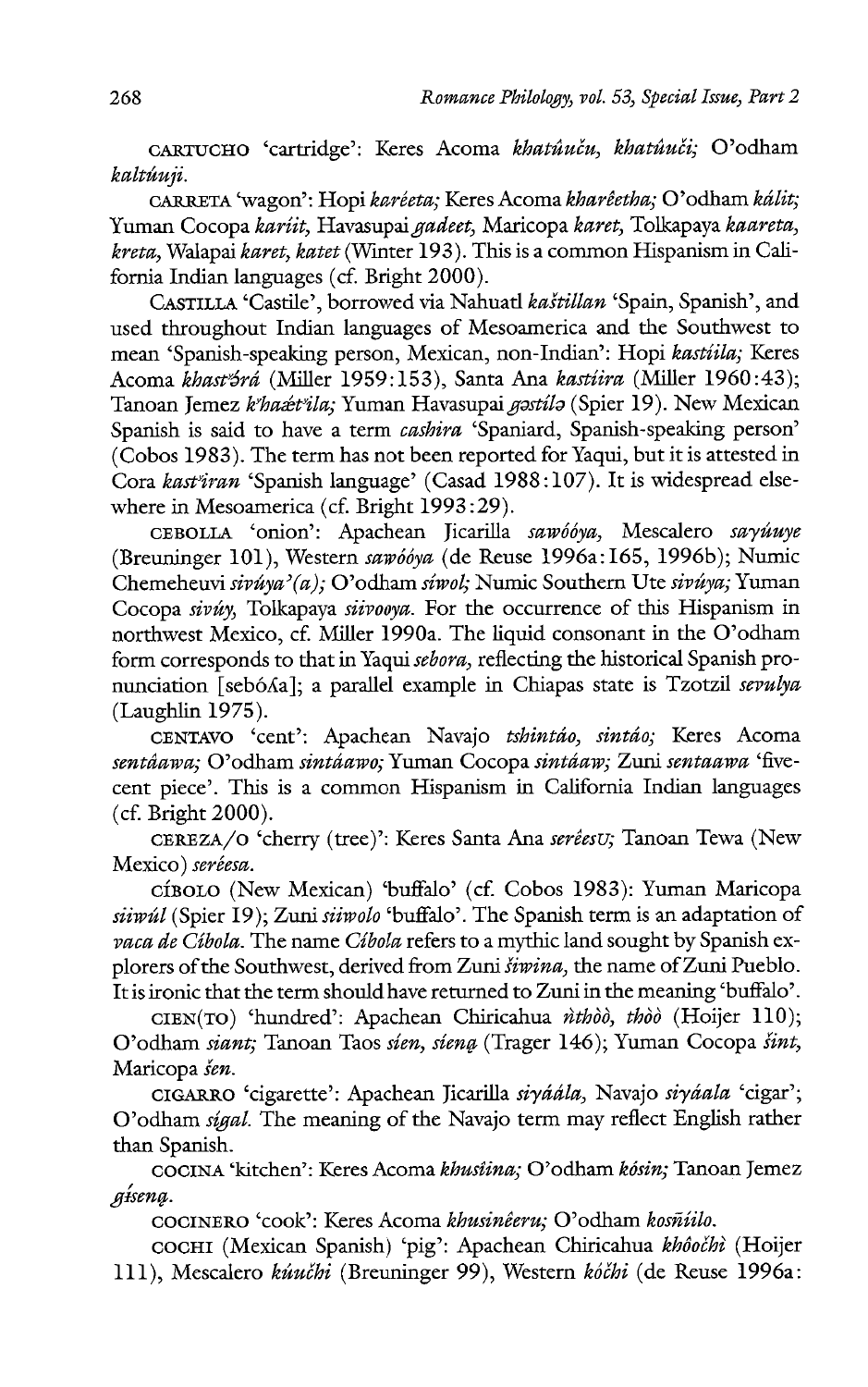163); Numic Chemeheuvi kúutsi'(i); O'odham kóoji; Tanoan Sandia kúčide, Taos kùtsi-'ina (Trager 147); Yuman Cocopa kuuč, Maricopa kos. Compare COCHINO.

COCHINO 'pig': Keres Acoma khučîinu; Numic Southern Ute kučiina. These two terms for 'pig' occur as Hispanisms in many languages of Mesoamerica and California, generally pre-empting other Spanish terms, among them, PUERCO or MARRANO; in California as in the Southwest, cochi is found more often than cochino (Bright 2000). Cf. also PITZOTE.

COL 'cabbage': Keres Santa Ana ku'uli; Tanoan Jemez khôole, Taos kuli-'ina (Trager 147), Tewa (New Mexico) kôole.

COLCHÓN 'mattress': Apachean Navajo kolčóón; Keres Acoma khučûuna, Santa Ana kunčúu.

COLLAR 'collar': Keres Santa Ana kuyéari 'yoke, horse-collar'; O'odham koyaal.

COMADRE 'co-godmother': Keres Acoma khuméari; O'odham kémal; Tanoan Taos kumàyli-'ing (Trager 146), Tewa (New Mexico) kumarè.

COMPADRE 'co-godfather': Keres Acoma khumpéari; O'odham kémpal; Tanoan Taos kumpàyli-'ing (Trager 146). Cognates in northwestern Mexico are discussed by Miller (1990a: 363).

CONFESAR 'to confess' : O'odham kombiis (or perhaps from English?); Tanoan Tewa (New Mexico) konfesda 'confession'.

copa(s) 'cup'; 'heart(s)' (in cards): Apachean Mescalero kuupas (Breuninger 146), Navajo kéopas, páapas (cf. páasthos 'clubs'), Western kóópas (Greenfeld 1971; de Reuse 1996a:167); O'odham kéoba 'drinking glass'; Yuman Walapai képa 'hearts' (Winter 195).

CORRAL 'fence, pen': Keres Acoma khurá, Santa Ana kuráa; Numic Chemehuevi kurár(i); O'odham kólhai. Some loans may be through Eng. corral,

CORREO 'mail (carrier)': Keres Acoma kuréeyu; Numic Southern Ute kuriyu; Tanoan Jemez giráxyi.

CORTE 'court' (cf. Eng.): Apachean Navajo kéolti; Zuni kotta.

CUCHARA 'spoon': Apachean Mescalero kočáala; Hopi kotsáala; Numic Chemeheuvi kwitsára'a(a); O'odham kúsal; Tanoan Jemez t'ijčile (cf. t'ij 'gourd'), Tewa (New Mexico) kutsadah; Yuman Cocopa kučáar, Maricopa kucaar, kwéaar.

CUCHILLO 'knife': Tewa Arizona tsiiyo; Tewa New Mexico tsiyóh (cf. tsii 'flint'!); Zuni ačiya.

CULANTRO 'coriander': Hopi koránro, kolánro; Keres Acoma khuránthu; Tanoan Tewa Arizona kulaanto. Cf. CILANTRO.

CHALECO 'vest': Apachean Navajo čháléékho, čhálééko; Hopi tsaléeko; O'odham čaliigo.

CHILE 'chili pepper': (< Nahuatl čilli): Apachean Chiricahua čhiili (Hoijer 111), Apachean Jicarilla *čhili*, Mescalero *čhiile* (Breuninger 1992: 101), Western chiile (Greenfeld p.c.); Hopi tsiili; Keres Acoma cari, Cochiti čəri (Miller 1960:42), Santa Ana čiiri; Numic Southern Ute čirii, čirii;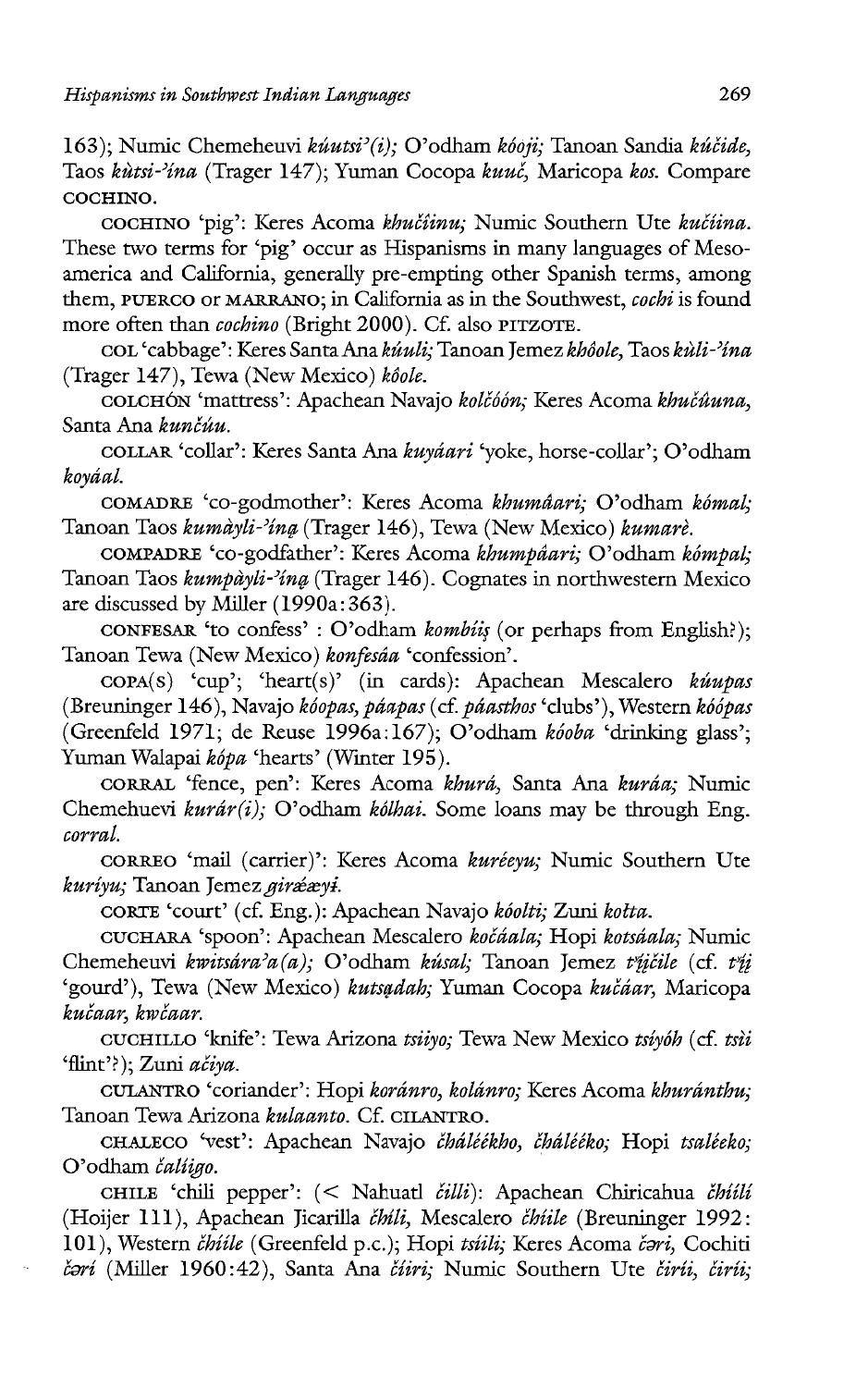Tanoan Taos tsili-'ine (Trager 148), Tewa (Arizona) tsini, (New Mexico) tsidi; Yuman Cocopa čiil, Havasupai jiil, Tolkapaya čiila, Walapai čil (Winter 193).

CHINO 'Chinese'; Mexican Spanish 'curly' (of hair), 'curly-haired' (of people): Hopi tsíino; Keres Acoma číinu, Santa Ana číina; O'odham číino; Tanoan Tewa (New Mexico) tsinì 'curly-haired dog' (Henderson and Harrington 28); Yuman Cocopa čiin, Maricopa čiin.

CHIVA/O 'goat': Apachean Jicarilla čípa, Mescalero číiwa (Breuninger 128); Yuman Cocopa čiiv.

CHIVATO 'he-goat': Hopi tsiváato; Keres Acoma čhiwâathu; Numic Southern Ute siváatu-čī; O'odham síwat; Tanoan Jemez čivâati, Tewa (New Mexico) tsivatu (Henderson and Harrington 15); Yuman Cocopa siiváč, Maricopa svaat, Tolkapaya biivata, Walapai sovaato (Winter 193), Yavapai hivāta (Shaterian 566); Zuni čiwaatu. The term is used as a generic for 'goat' in several languages. Cognates in northwestern Mexico are listed by Miller (1990a:361), though he proposes chivito 'little goat' as the Spanish origin. Terms for 'goat' in some California languages apparently reflect CHIVATO, but most have CHIVO/A; none has CABRA (Bright 2000).

CHOCOLATE: O'odham čukuláadi; Taos tsikulòti-'ína (Trager 149); Yuman Cocopa ćokoláat. The Spanish term is supposedly from Nahuatl cokolaatl, but this is only attested since the eighteenth century, and its earlier derivation is unclear. The front vowel in the first syllable of the Taos form has counterparts in several parts of Mexico: in the western state of Nayarit, we find Huichol sikuráati (McIntosh and Grimes 1954) and Cora tsikuraa (Casad 1988:84); in southern Veracruz, Sayula has čikuláat (Clark 1995); and in Oaxaca, we find Huave čikolit (Stairs et al. 1981), Jamiltepec Mixtec sikula (Pensinger 1974), Mitla Zapotec čikulahd (Stubblefield and Stubblefield 1991).

DIOS 'God': Apachean Chiricahua yéos-% 'God' (Hoijer 110), Jicarilla yuus, Western iyóósn (Greenfeld p.c.); Keres Acoma yúusi; O'odham jios (cf. fios 'Oh, my God!'); Tanoan Jemez yés, Tewa (New Mexico) jéosth; Yuman Maricopa yoos. For cognates in northwestern Mexico, see Miller 1990a:364, 1990b:243.

DOMINGO 'Sunday': Apachean Navajo tamóg, timóg, tamíjko; Hopi domingo (Seaman); Keres Acoma thamiikhu, Santa Ana tumiiku; Numic Southern Ute tumiikux; O'odham dómig 'Sunday, week'; Tanoan Jemez tomìgi, Sandia dumíngu'ad, Taos tumíku (Trager 1939:52); Tewa New Mexico duminguh; Yuman Cocopa tumíink, Tolkapaya tuumiñka, Walapai haltamiñ (Winter 193), Yavapai tuminka (Shaterian 634); Zuni tuminku. The meaning 'week' also applies in many of the above languages. For cognates in northwestern Mexico, cf. Miller 1990a:364, 1990b:243.

pos 'deuce' (in cards): Apachean Navajo altóós (< EL DOS), Western tóós (Greenfeld 1971; de Reuse 1996a:168); Yuman Havasupai loos, Walapai dos, los (Winter 196).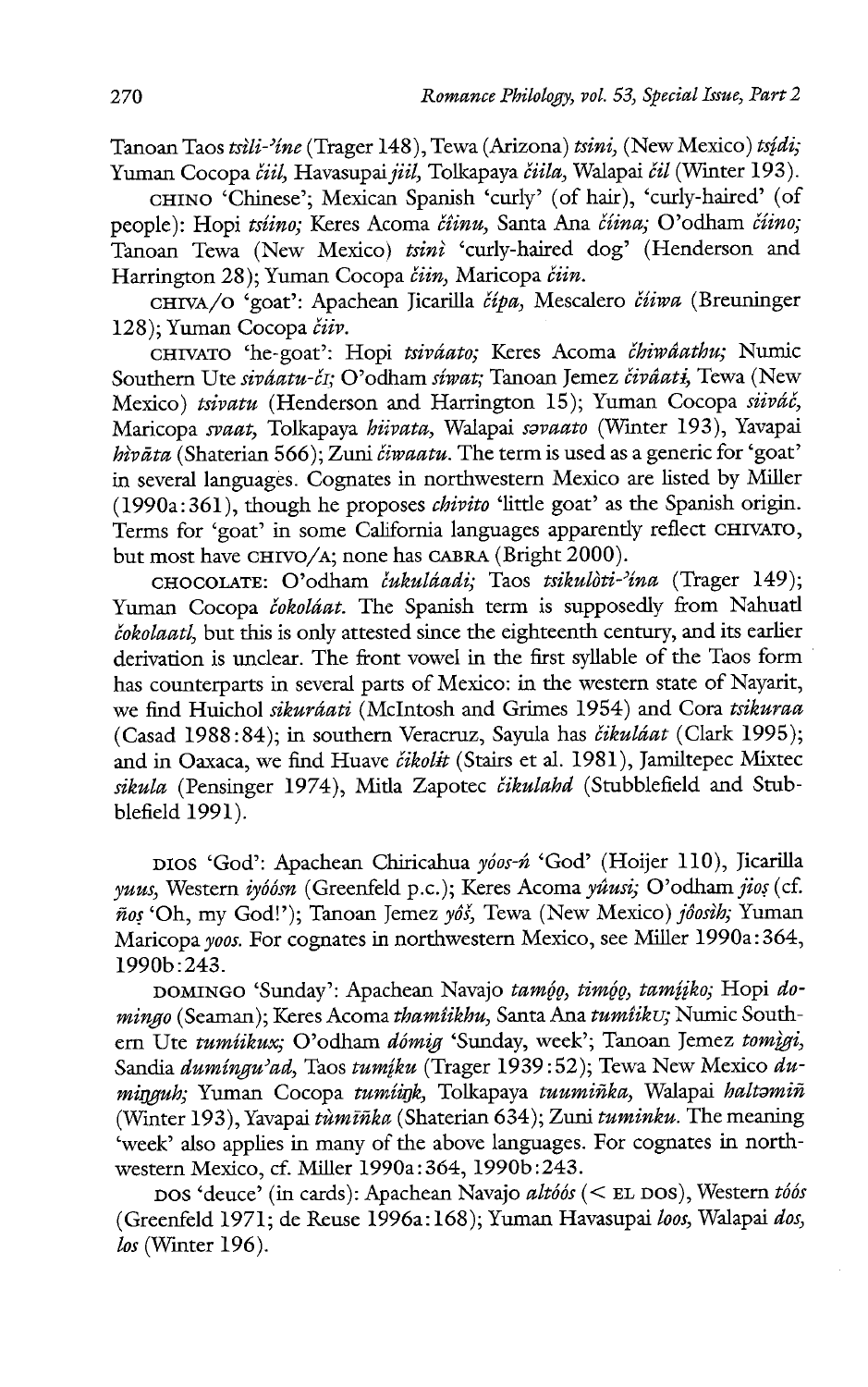DULCE 'sweets, candy': Apachean Jicarilla lóosi; O'odham lúulsi; Tanoan Jemez diise: Yuman Cocopa duls.

DURAZNO 'peach': Keres Acoma maráasi, Cochiti nurási (Miller 1960: 43), Santa Ana nurdasi, Santo Domingo nurdasi (Miller 1960:43); O'odham  $ñúlas, júlasan; Yuman, Maricopa *lwurraa*. For cognates in northwestern$ Mexico, cf. Miller 1990a: 363, 1990b:242. This Hispanism is reported from various parts of Mesoamerica, but seldom from Nahuatl dialects. Many languages show a prototype \*turas, as in Tarascan turasu (W. B. field notes) and, in Guatemala, Quiché twraas; but the initial nasal in the Southwest languages is surprising.

ELEFANTE 'elephant': O'odham alhwandi; Tanoan Tewa (New Mexico) elephante (Henderson and Harrington 32).

ERA 'threshing, floor': O'odham alhin (?); Tanoan Tewa (New Mexico) era (Robbins et al. 108).

ESPADA 'sword; spade' (in cards): Apachean Navajo aspdala, espdata, Western espáata (Greenfeld 1971; de Reuse 1996a:168); Keres Acoma ispâari, Santa Ana ispáari; O'odham ispáayo; Yuman Cocopa spaaô, Havasupai sbaaθ, Walapai spáδa (Winter 195).

ESTUFA 'stove' (cf. Eng.): Keres Santa Ana istuupa; O'odham istuubwa; Yuman Cocopa stoof (cf. Eng.).

FIESTA 'festival': Apachean Mescalero khéesta; Keres Acoma hyéestha (Miller 152); O'odham piast; Tanoan Taos phiasto- (Trager 148).

FISCAL 'title of an official': Keres Acoma phiskéari, Santa Ana piskéari; Tewa New Mexico *pihkâa*. This Hispanism is widespread in Nahuatl dialects, e.g., Tlaxcala piškal 'leader of a cofradía' (Bright and Thiel 1965), and in other Mesoamerican languages.

FRANCÉS 'French': Taos phonsáy-na 'American, white man' (Trager 150; perhaps borrowed directly from French, as spoken by trappers who reached Taos from St. Louis); Yuman Maricopa parenses.

FRAZADA 'blanket' (non-standard frezada): Hopi pösáala; Keres Acoma phiséari, San Felipe piséari (Miller 1960:44), Santa Ana pisdari, Santo Domingo pisáari; O'odham pílsa; Taos pisólo-na (Trager 150); Zuni *pisaali*. The meaning 'rug' is reported from several languages. Cognates occur in a few California languages (cf. Bright 2000). In Mexico the term is little reported from modern Indian languages, but colonial Nahuatl attests frezada 'manta de abrigo, guarnecida con fleco' (González Casanova 1934).

FRIJOL 'bean': Apachean Chiricahua phixóóli (Hoijer 110); O'odham wihol 'pea'.

GALLETA 'cracker': Keres Santa Ana gayéetA; Yuman Cocopa kayíit, Maricopa kaayet, Tolkapaya kaayeta.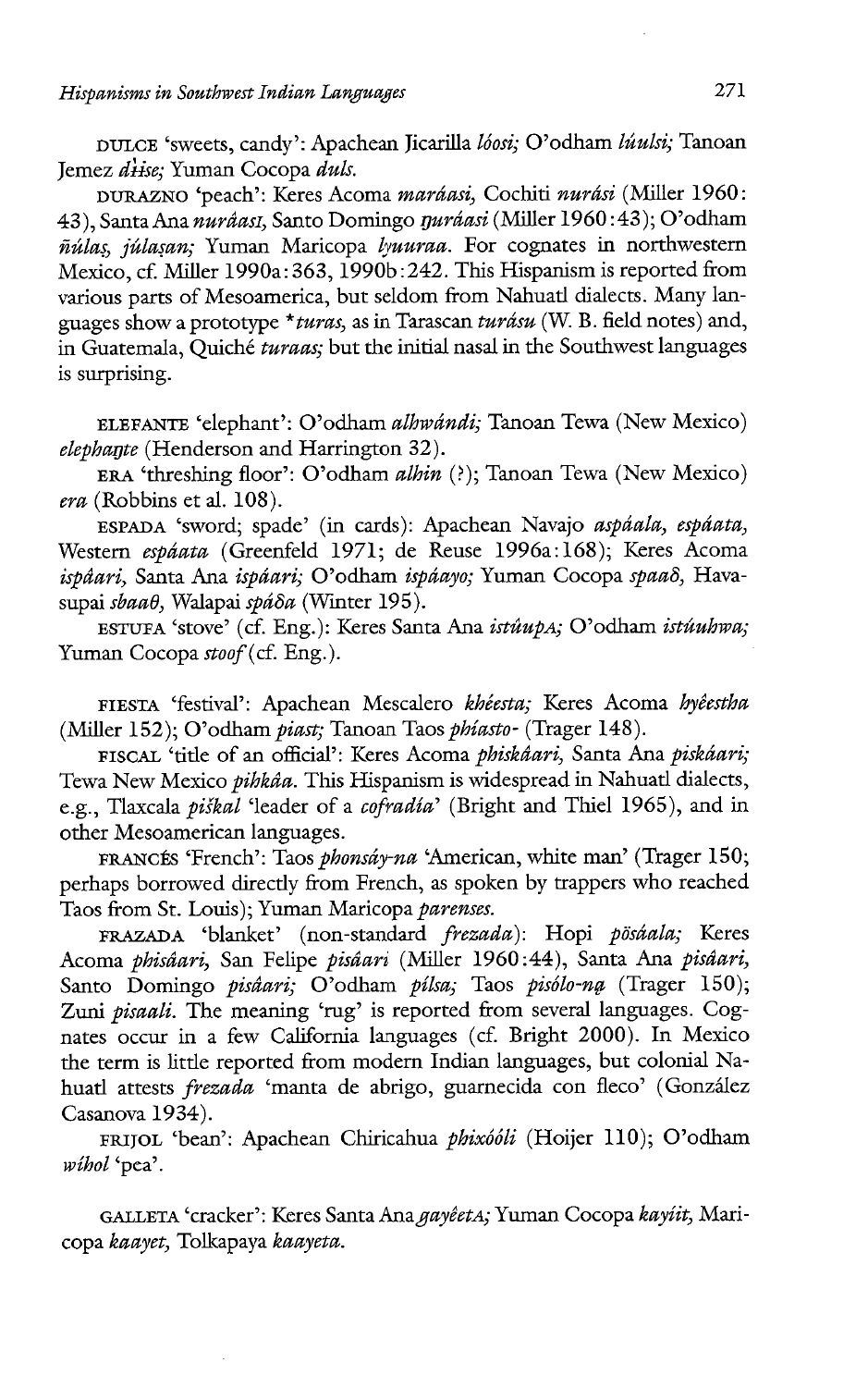GALLO 'rooster': Tanoan Tewa (New Mexico) gayù (Henderson and Harrington 35); Taos  $q\partial yu - \partial yu$  (Trager 147).

GARAÑÓN 'stallion': Keres Acoma kharaníu; O'odham kálioñ; Tanoan Tewa (New Mexico) *garañun* (Henderson and Harrington 30).

GATO 'cat': Apachean Jicarilla katho, kathu, Mescalero kéatu (Breuninger 127), Western katoh (de Reuse 163); Numic Southern Paiute géatta-ts (Sapir 633; from English?).

GRULLO 'gray horse': Apachean Western koriiyo (Greenfeld p.c.); O'odham lúuya.

GUACO 'species of bird': Hopi kowáako 'chicken'; Keres Acoma ku'waakhu 'chicken'; Yuman Havasupai kuaagoo 'chicken' (Spier 114). Miller (1959:44) suggests that the term is New Mexican Spanish for 'prairie chicken', but it is not listed in the dictionary by Cobos 1983. Santamaria 1959 defines guaco as the *pájaro vaquero*, a bird of southern Mexico. According to Schoenhals  $(1988.420)$ , *guaco* is applied to several bird species.

HACHA 'ax': Apachean Western icha, acha (de Reuse 1996a: 166, 1996b); O'odham háasa. The O'odham form may reflect a non-standard Spanish pronunciation jacha. Such pronunciations (cf. HILO, HORNO) are also reflected in Hispanisms from Mesoamerica.

HILO 'thread': Apachean Jicarilla iilu (Mersol 222); Western iloh (de Reuse 1996a:166); Keres Acoma iiru; O'odham hiilo; Yuman Cocopa 'iil, Havasupai *a'iila*, Tolkapaya '*a'iila*, Yavapai '*a'iila*. The O'odham form may reflect non-standard Spanish jilo.

HORA 'hour, time of day': Apachean Jicarilla óola, Navajo óola; Keres Acoma úura; O'odham óola; Tanoan Taos ùro-'óna (Trager 148); Tewa (New Mexico) ôorah; Yuman Cocopa ña-cu-'úur.

HORNO 'oven': Apachean Jicarilla óotno (Vincenti); Keres Santa Ana húuruna. The Keres form may reflect non-standard Spanish jorno.

HULE 'rubber' (< Nahuatl olli): O'odham úuli; Tanoan Taos úli-na (Trager 148); Tewa (New Mexico) ule (Robbins et al. 117). Cognates in northwestern Mexico are listed by Miller (1990a: 360).

JABÓN 'soap': Apachean Chiricahua haayón' (Hoijer 111), Jicarilla havón, hawún; Keres Santa Ana habúu; O'odham sáwoñ; Yuman Cocopa xavóon, Havasupai avoona, Maricopa haavoon, Tolkapaya 'aavoona, Walapai avon (Barto 27). Cognates from northwest Mexico are given by Miller (1990a: 361, 1990b : 244), including Yaqui sabum. The initial sibilant in O'odham and Yaqui seems to reflect Nahuatl Sapoh, from colonial Spanish xabón [Sabón] (cf. Bright 1993 :27).

JAMÓN 'ham': Keres Acoma hamûuni 'bacon'; O'odham hamóon 'bacon'; Taos xomúne-nema (Trager 148).

JALEA 'jelly': Tanoan Tewa (New Mexico) haléa (Robbins et al. 114), Yuman Cocopa xalii.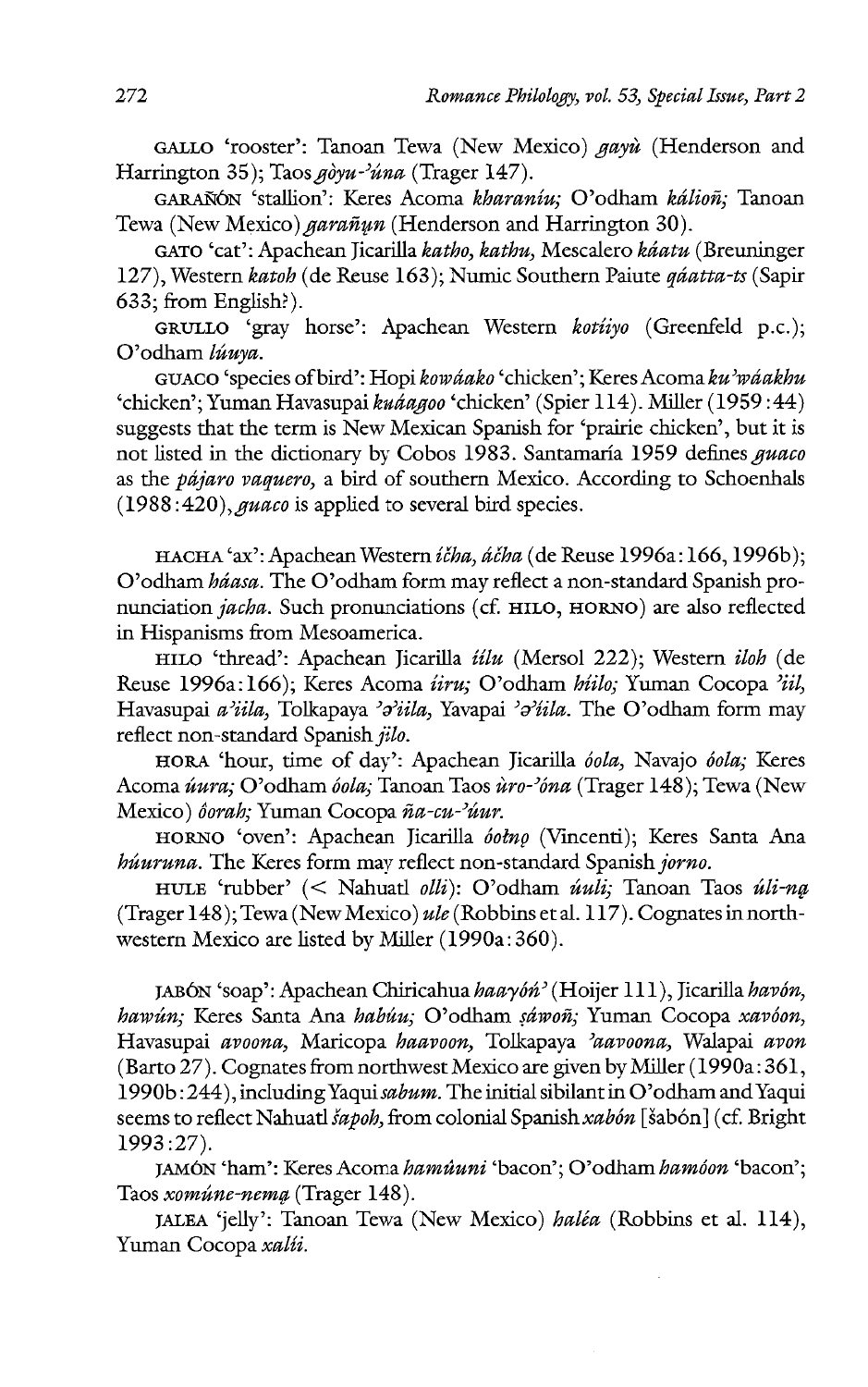J4QUIMA 'hackamore': O'odham séakim 'halter'. The initial sibilant, reflecting the colonial Spanish pronunciation [šákima], is also attested in Chiapas, by Tzotzil šakima (Laughlin 1975), and in Guatemala, by Quiché šakima.

JARRA/O 'pitcher, jug, jar, pot': Keres Acoma baéarué 'empty tin can'; O'odham hé'a 'jar'. Related forms from northwestern Mexico are given by Miller (1990a, 1990b:244). Forms derived from  $iarra/o$  are common in Indian languages of California (Bright 2000).

JUEVES 'Thursday': Keres Acoma súwewesi, Santa Ana húibist; O'odham huiwis; Tanoan Jemez déevé, Taos xwabasi (Trager 1939:52), Tewa (New Mexico) xwéeveb. Northwest Mexican cognates are listed by Miller (1990a: 363, 1990b:243). The initial sibilant of Acoma corresponds to that of Guariijo suwé-či (Miller 1993) and, in central Mexico, Matlatzinca šuwépeší (Cazes 1967), reflecting that of colonial Spanish [šuébes].

LANZA 'lance, spear': Hopi lánsa; O'odham láañs, láansa; Zuni lansa. LECHUGA 'lettuce': O'odham lijúuwa; Tanoan Jemez lečúukha, Taos letsùgo-'óne (Trager 149), Tewa (New Mexico) lečuga (Robbins et al. 113); Yuman Cocopa ricuu.

LEVA (Mexican) 'coat': Hopi leewa 'jacket' (Seaman); Keres Santa Ana léepa, réepa; O'odham liiwa; Tanoan Jemez léevo; Zuni leewa. The Mexican Spanish term, listed by Santamaria (1959), is apparently a back-formation from LEVITA 'frock-coat'; it also occurs in languages of Southern California (Bright 2000).

LIMA 'file': Hopi liima; O'odham liima.

LIMETA 'flask': Apachean Mescalero lupéeti 'bottle' (Breuninger 113, but perhaps by metathesis from BOTELLA); O'odham limiida, miliida 'glass, bottle'. This Hispanism is widespread in modern Mexican Indian languages, e.g., Huazalinguillo Nahuatl limeteh (Kimball 1980), Huave limet (Stairs et al. 1981). Cf. also BOTELLA.

LIMÓN 'lemon': Hopi lemoni (Seaman); O'odham limóon; Tanoan Taos limuné-na (Trager 147), Tewa (Arizona) limon, (New Mexico) limon (Robbins et al. 115); Yuman Cocopa limuun, limoon.

LISTÓN 'ribbon': Apachean Jicarilla lastóon (Vincenti), Mescalero katun (Breuninger 112—or rather from cordén 'braid' ?), Navajo lastéén, Western kostóon (de Reuse 1996a: 166, 1996b); Hopi lestóoni; Keres Acoma ristúuna; Yuman Cocopa listóon.

LOCO 'insane': Apachean Chiricahua lóokhò (Hoijer 111), Western looko (de Reuse 1996a: 168, 1996b); Keres Acoma rûukhu, Santa Ana rûuku; . O'odham léago 'crazy one'; Yuman Maricopa look-k 'be crazy'.

LUNES 'Monday': Apachean Jicarilla loones; Keres Acoma rûuniši (Miller 1959:152, 1960:42), Santa Ana rúuniši; O'odham lúunas; Tanoan Jemez liini, Taos lúngsi (Trager 1939:52), Tewa (New Mexico) dúuneh; Yuman Cocopa nya-lúun, Maricopa luun. For cognates in northwestern Mexico, cf. Miller 1990a:363, 1990b:242.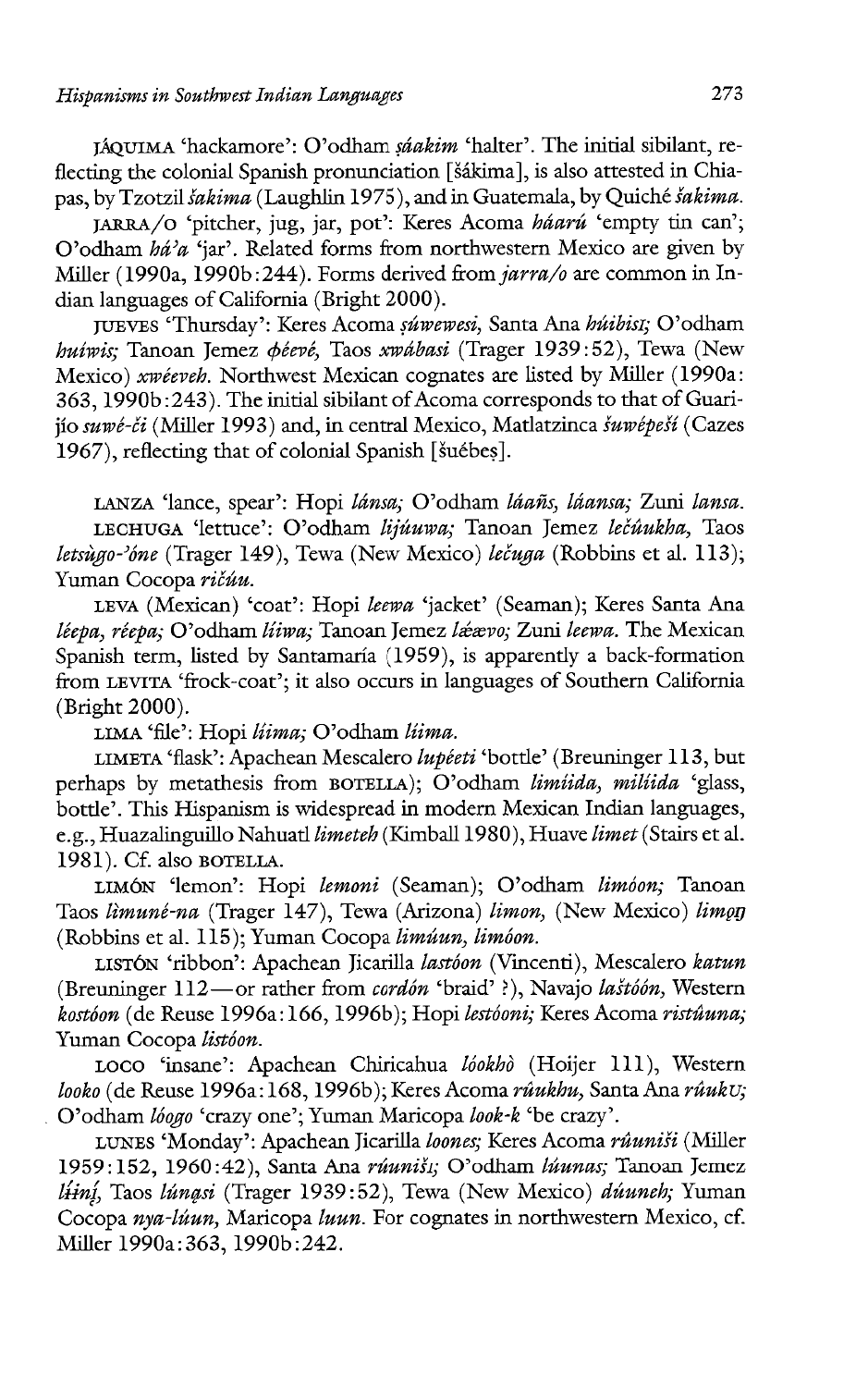LLANTA 'tire', (New Mexican Spanish) 'train' (cf. Cobos 1983): Keres Acoma yantha 'railroad tracks'; O'odham yéanda 'tire'.

LLAVE 'key': Apachean Mescalero yáapi, Jicarilla yaavi; O'odham yáawi.

MACHO 'male'; 'mule': Keres Acoma mâačhu 'mule'; Tanoan Tewa (New Mexico) maču 'mule' (Henderson and Harrington 31).

\*MAESTRADA 'playing the maestra, the top card': Apachean Western maasthááta, mastááta 'a card game' (Greenfeld p.c.) This term has eluded me in Spanish dictionaries, but de Reuse (p.c.) supplies maestra 'top card', and notes a parallel from California: Wappo méstoro 'card turned up in the game of *conquián'* (Sawyer 1964:174-175).

MAESTRO 'teacher': Keres Acoma méesthu; Tanoan Jemez mézto, Taos  $m\dot{\epsilon}(s)tu^{-\gamma}$ úna 'teacher' (Trager 146).

MANTECA 'lard': Keres Acoma mant'êekhi; O'odham mánjiki.

MANTEQUILLA 'butter': Apachean Jicarilla mantakiya (Mersol 222), Mescalero mantakiya (Breuninger 99), Navajo mantakiiya; Keres Acoma manth'ikîiya; Yuman Cocopa mantikii, Maricopa mantekii.

MANZANA/O 'apple (tree)': Apachean Jicarilla mansáana, Mescalero mansáana (Breuninger 142), Navajo pilasáana, Western ma $(n)$ sáána (de Reuse 1996a:165, 1996b); Hopi mansáana, mansáala, malsáana; Keres Acoma manisâani (Miller 152), Santa Ana mansáana, San Felipe mansáana, Santo Domingo *mansáana* (for all the Keres forms, cf. Miller 1960:41); Numic Southern Ute masáana; O'odham mañsáana, malsáana; Tanoan Taos monsònu-'úna (Trager 147), Tewa (Arizona) mansana, (New Mexico) mansana (Robbins et al. 1916:114); Yuman Cocopa mansáan, maysáan, Maricopa mansaan; Zuni mansan. For cognates in northwestern Mexico, cf. Miller 1990a: 363.

MÁQUINA 'machine; automobile': Keres Acoma máakhina; O'odham máagina; Tanoan Jemez máakhina, Taos makino-'óna (Trager 147); Yuman Cocopa maakina; Zuni maakina.

MARTES 'Tuesday': Apachean Jicarilla máałtis (Vincenti); Keres Acoma máat<sup>hisi</sup>; O'odham máaltis; Tanoan Jemez máaté, Taos móltasi (Trager 1939:52). For cognates in northwestern Mexico, cf. Miller 1990a:363, 1990b:242.

MARTILLO 'hammer': Apachean Jicarilla matthiiyo; Tanoan Taos moltiyu- $'$ úna (Trager 146); Yuman Cocopa martíi.

MASCADA 'silk (kerchief)': Apachean Western maaskaéta (Greenfeld p.c.), maskááko (de Reuse 1996a:166); O'odham máskal (probably with this origin rather than máscara 'mask'); Yuman Cocopa maskáaδ, Maricopa mskaad. The term is found in California Indian languages (cf. Bright 2000).

MAYOR 'principal person': Keres Acoma mayú 'song leader'; Yuman Tolkapaya maayoora 'chief, Indian agent, boss, big shot', Yavapai mayóora (Shaterian 543).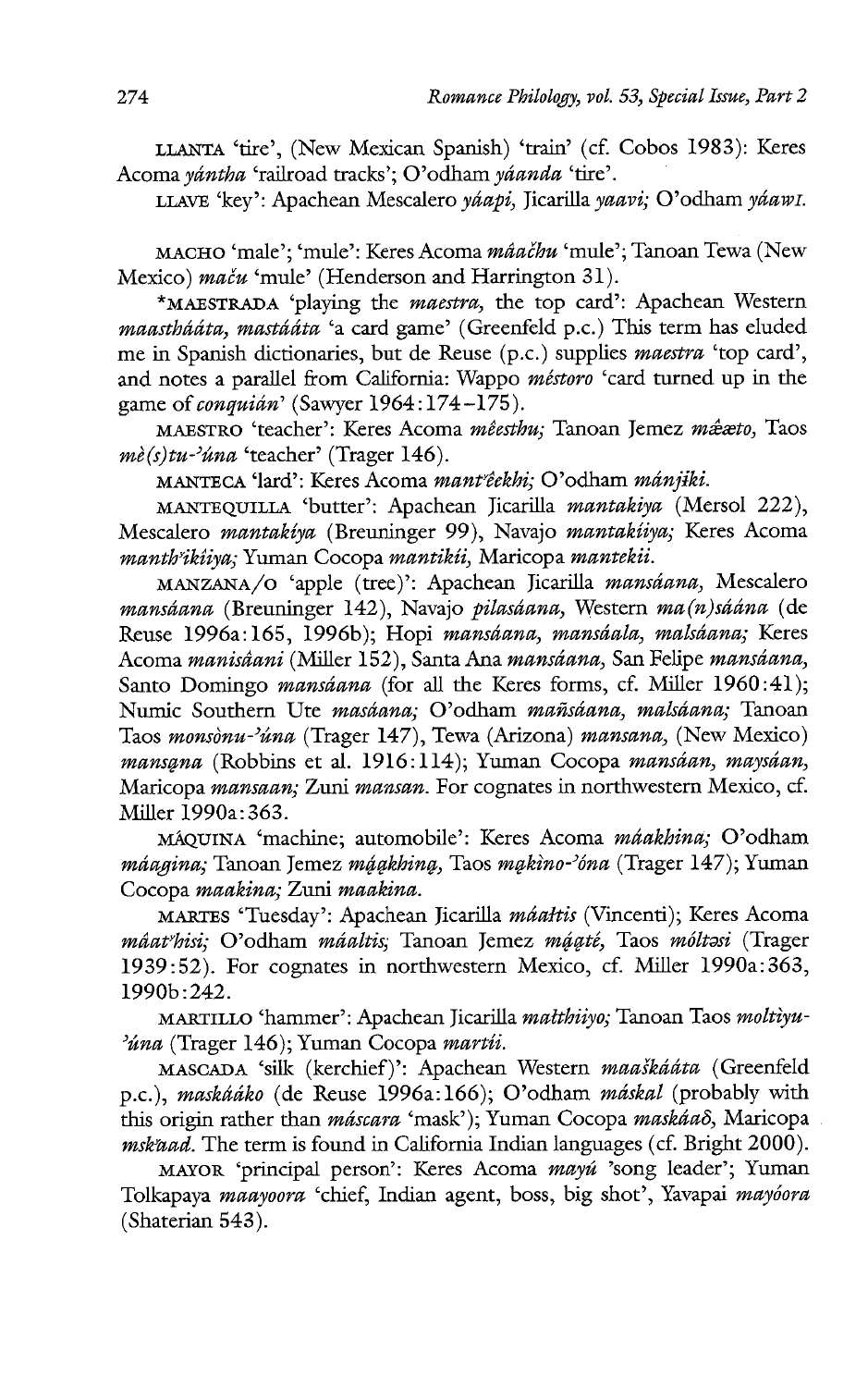MELAZA 'molasses': Hopi malasi (Seaman); Yuman Cocopa miléas, Havasupai mlaas, Tolkapaya mlaasa. Influence of Engl. molasses is possible.

MELÓN 'melon, canteloupe': Apachean Jicarilla *pilón*, Mescalero malúune (Breuninger 99), Western pilén (de Reuse 1996:165); Hopi meléoni; Keres Acoma *merûuni*: Numic Southern Ute *murúuna*; O'odham míliñ, míloñ; Tanoan Jemez bælôone, Tewa (Arizona) meloni, (New Mexico) benundi'e (Robbins et al. 111); Yuman Havasupai mluuna.

MESA 'table': Keres Acoma méesa; O'odham miisa, miis; Tanoan Jemez méesse Taos méso-na (Trager 147); Yuman Cocopa lamiis, Maricopa lames. The Yuman forms are from Spanish LA MESA, also found in Californian Indian languages (Bright 2000).

México: Yuman Havasupai haygu'u 'Mexican', Maricopa hiko, Mojave hayiko, Walapai haygú (Watahomigie et al. 552), Tolkapaya hayko, Yavapai  $h\ddot{a}ik\ddot{o}$  (Shaterian 530). The suggestion that these terms are borrowings from México is due to Judith Crawford (p.c.). The meanings in the various Yuman languages include 'Mexican, non-Indian, Anglo'; in California, cf. Dieguefio haaykuu (Bright 2000). The Spanish word is from the Nahuatl place name meeší<sup>2</sup>ko.

MIERCOLES 'Wednesday': Keres Acoma mérikhusi, Santa Ana mékurist (Miller 1960:43); O'odham míalklos; Tanoan Jemez míigile, Taos míalkulisi (Trager 1939:52). For cognates in languages of northwestern Mexico, cf. Miller 1990a:363, 1990b: 242-243.

MIL 'thousand': Apachean Jicarilla miil, miil, Navajo miil, miil; Keres Acoma miiri; Numic Southern Ute mírI; O'odham miil; Taos míla (Trager 147); Yuman Cocopa miil, Maricopa miil 'million'; Zuni mił.

MILLA 'mile': Keres Acoma míiyu; O'odham míya; Taos mìyo-'óna (Trager 147).

MISA 'Mass': Keres Acoma miisa; O'odham miis 'a Protestant' (!); Tanoan Jemez méésá, Sandia mísatha, Taos mèso-'óna 'Mass, church' (Trager 147); Yuman Cocopa miis.

MISTON 'cat', a Nahuatl word (not listed in Santamaria 1959) occurs in one Southwest language: O'odham miistol, miitol. The word was apparently coined during the colonial period, from mis(-tli) 'mountain lion' plus -toon 'diminutive'. It is attested from northwestern Mexico, in Pima Bajo misto (Estrada 1994:235) and Guarijio mihtóči (Miller 1993); in many Nahuatl dialects, e.g., Isthmus miston (Law 1961:558); and in many other Mesoamerican languages, e.g., Sayula míšton (Clark 1995). Cf. MOZA.

MOCHO 'polled' (animal): Hopi méotso; O'odham méojo 'lacking a limb'. MORCILLA 'a type of sausage': Hopi monsiila; Zuni mossiyya.

MOZA 'serving girl; cat': All the borrowings mean 'cat'. Apachean Jicarilla mosa, moša, moosa, musa, muša, Navajo mósí, másí, Western masé (de Reuse 1996a:169); Hopi moosa; Keres Acoma múusa (Miller 152), Santa Ana múusa, San Felipe múusa, Santo Domingo múusa (for all these Keres forms,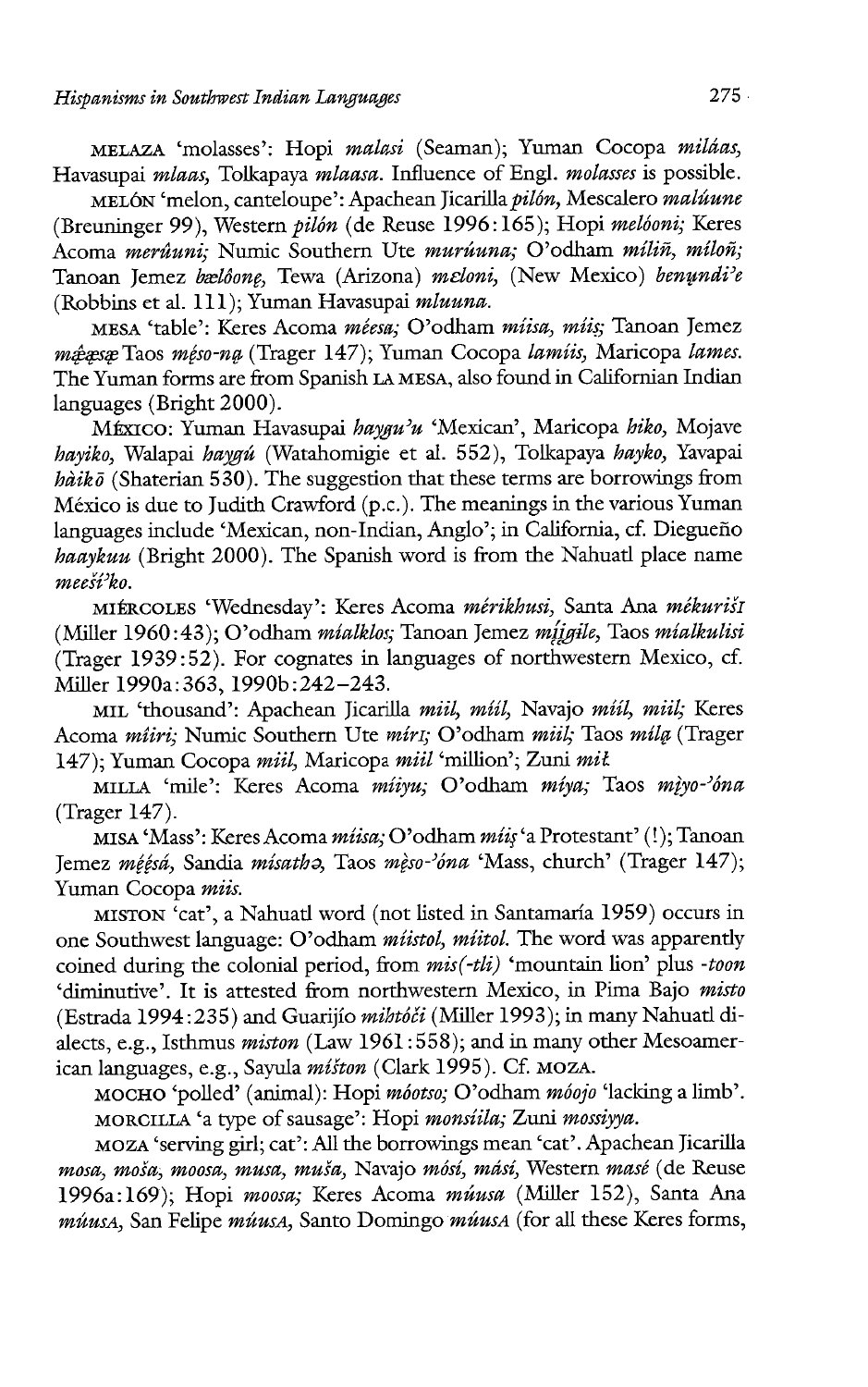cf. Miller 1960:42); Numic Southern Ute  $m\acute{u}usa-\acute{c}i$ ; Tanoan Jemez  $m\acute{i}sin\acute{a}$ , Taos mysi-?ina (Trager 1944:150), Tewa (Arizona) muusa, (New Mexico) múusa; Yuman Havasupai muuso; Zuni muusa. Many terms for 'cat' found in Mesoamerican languages are based on Spanish mis, a syllable used to call a cat, or on Nahuatl  $mis(-t\ddot{t})$  'mountain lion'; the similarity of all these has occasioned considerable discussion (see Landar 1959; Bright 1960b; Landar 1961; Crowley 1962; Kiddle 1964; Bright 1993 :24; and cf. MISTON).

MULA 'mule': Hopi móola (cf. móoro 'donkey'); Keres Acoma mûura; Numic Chemehuevi  $m\acute{u}$ una'(a), Southern Paiute muuraa-ts (Sapir 574), Southern Ute múuraa-č1; O'odham múula; Tanoan Taos mùlo-'óna (Trager 147), Tewa (Arizona) muula (cf. muulu 'donkey'); Yuman Cocopa muul, Havasupai muulo, Maricopa muul, Walapai mulo (Winter 193); Zuni muula.

NARANJA 'orange': O'odham nálas; Tanoan Jemez naráha, Taos raràxu-'úna; Tewa (New Mexico) naranha (Robbins et al. 115); Yuman Cocopa naráank, laráank, Maricopa narank. For cognates in languages of northwest Mexico, cf. Miller 1990a:361, 1990b:242. The final sibilant of O'odham corresponds to that of Yaqui  $na'aso$  (with the loss of medial liquid characteristic of Yaqui), and to other Mesoamerican forms such as Huasteca Nahuatl *lalaš* (Beller and Beller 1979) and Mitla Zapotec naraaš (Stubblefield and Stubblefield 1991), reflecting a colonial Spanish pronunciation [naránšas].

NAVAJA 'pocket knife': O'odham náwas; Yuman Cocopa naváx, naváax. For cognates in languages of northwest Mexico, cf. Miller 1990a: 361, 1990b: 242. The O'odham sibilant corresponds to that of Yaqui nabáasum (Spicer 1943 :421); comparable forms have not been noted in Nahuatl, but they occur in other Mesoamerican languages, e.g., Huichol naváša (Grimes 1981), Matlatzinca nábašá (Cazes 1967), Mitla Zapotec nabaaš (Stubblefield and Stubblefield 1991), and Tzotzil navašaš (Laughlin 1975), all reflecting a colonial Spanish pronunciation [nabáša].

oro 'gold'; 'diamond' (in cards): Apachean Jicarilla óoto, Navajo óola; Western óoto (Greenfeld 1971; de Reuse 1996a: 167-168); Keres Acoma úura; O'odham óola; Taos ùru-'úna (Trager 148); Yuman Cocopa 'uur, Maricopa oor, Havasupai a'ooda, Tolkapaya woora, Walapai 'a'óra 'diamonds' (in cards) (Winter 195).

OVEJA 'sheep': Apachean Western oe-vay-ich-lēe (quoted from older literature by de Reuse 1996:163); Keres Santo Domingo *úbeesu* (Davis p.c.); the sibilant may reflect colonial Spanish pronunciation. This term is rare in Indian languages of Mexico and California, being usually pre-empted by BORREGO or CARNERO; but cf. Itzmiquilpan Otomí béšá (Wallis 1956). In California, the Luiseño word ixiiwut 'sheep' is apparently not metathesized from OVEJA, but is a native word meaning 'a habitual cougher', from  $ixii$ - 'to cough'.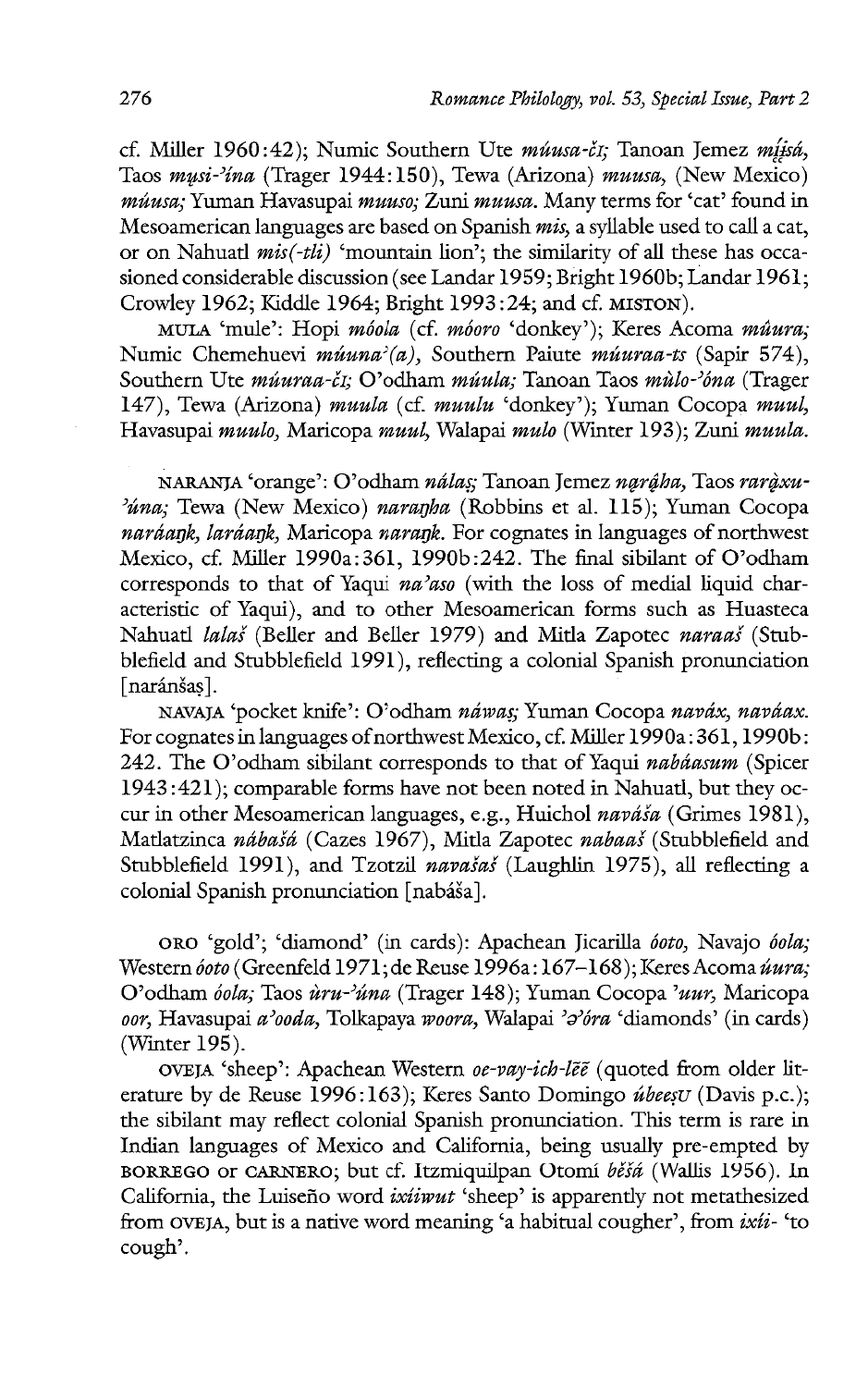PALA 'shovel': Apachean Jicarilla páala; O'odham páala.

PALOMA 'dove, pigeon': O'odham paléoma; Tanoan Tewa (New Mexico) paloma.

PAN 'bread': Apachean Chiricahua páń (Hoijer 110), Jicarilla páń, Mescalero báń (Breuninger 99), Navajo pááh, Western pán (de Reuse 1996a: 165); Keres Santa Ana paa; Numic Southern Ute paana; O'odham paan; Tanoan Tewa (Arizona) bán, (New Mexico) pân; Yuman Cocopa pan, Maricopa paan.

PAÑITO 'little cloth', (Mexican) 'handkerchief' (cf. Santamaría 1959): O'odham pañiido; Yuman Maricopa panyiit. The term is in several California Indian languages (Bright 2000).

PAÑO 'cloth': Apachean Jicarilla báayoo, Mescalero paayu (Breuninger 111), Western payu, páíyu (de Reuse 1996:166); Keres Santa Ana páani; Tanoan Jemez págyí, Yuman Cocopa pagñ, Tolkapaya pagñ (Shaterian 568). The term means 'handkerchief' in most of these languages.

PAPA(S) 'potato(es)': Apachean Jicarilla phápha (Landar 1976), Mescalero páapas (Breuninger 101), Western kápas, kopas, papas, khapas (de Reuse 1996a:165, 1996); Numic Chemeheuvi páapas(i), Southern Ute páapas; O'odham báabas; Tanoan Tewa (New Mexico) pápá; Yuman Cocopa paap, Havasupai baab, mbaab, Maricopa paap, Walapai baab (Watahomigie et al. 560), Yavapai pá pa (Shaterian 599).

PAPEL 'paper': Numic Chemeheuvi papíliv(i); O'odham tápial; Yuman Cocopa papiil, Havasupai babeel, Maricopa papel, Tolkapaya paapeela, kaapeela, Walapai papel (Barto 26), Yavapai papela, kapela (Shaterian 595).

PASCUA 'Easter, holy day': Keres Santa Ana páasku; Tanoan Tewa (New Mexico) pahkwâa.

PASTEL 'pastry, pie': Apachean Jicarilla masteela, masteel, Navajo pastéél; Keres Acoma pastyéera; O'odham pastiil; Taos pòstalé-na (Trager 148); Yuman Cocopa pastiil, Maricopa pastel, Tolkapaya paasteela, Yavapai pastéla (Shaterian 596).

PEÓN 'workman; a gambling game': Keres Santa Ana piuna 'servant' (Davis p.c.); O'odham pion 'workman'; Yuman Cocopa pywun 'a game'.

PERA(S) 'pear(s)': Apachean Jicarilla péela (Vincenti), Mescalero péela, péeta (Breuninger 101); Keres Acoma péera, Santa Ana pèla; O'odham píilas; Tanoan Jemez péxelæ, Taos pèro-'óna (Trager 149), Tewa (New Mexico) péerah; Yuman Cocopa piirs 'pears'. Some of these may be loans from English rather than Spanish.

PERICO 'parrot': Tewa New Mexico periku (Henderson and Harrington 45); Yuman Cocopa piriik.

PESO 'dollar' is also the word for 'money' in many Southwest languages: Apachean Chiricahua péesé (Hoijer 110), Jicarilla peso, peeso, Navajo péeso, Western pésoh (de Reuse 1996a: 166, 1996b); Numic Chemehuevi píisu'(u); O'odham piis; Yuman Cocopa piis; Yuman Havasupai bees, mbees, Maricopa pees, mpees, Tolkapaya pee 'dollar', Walapai 'ampes (Winter 195). Since some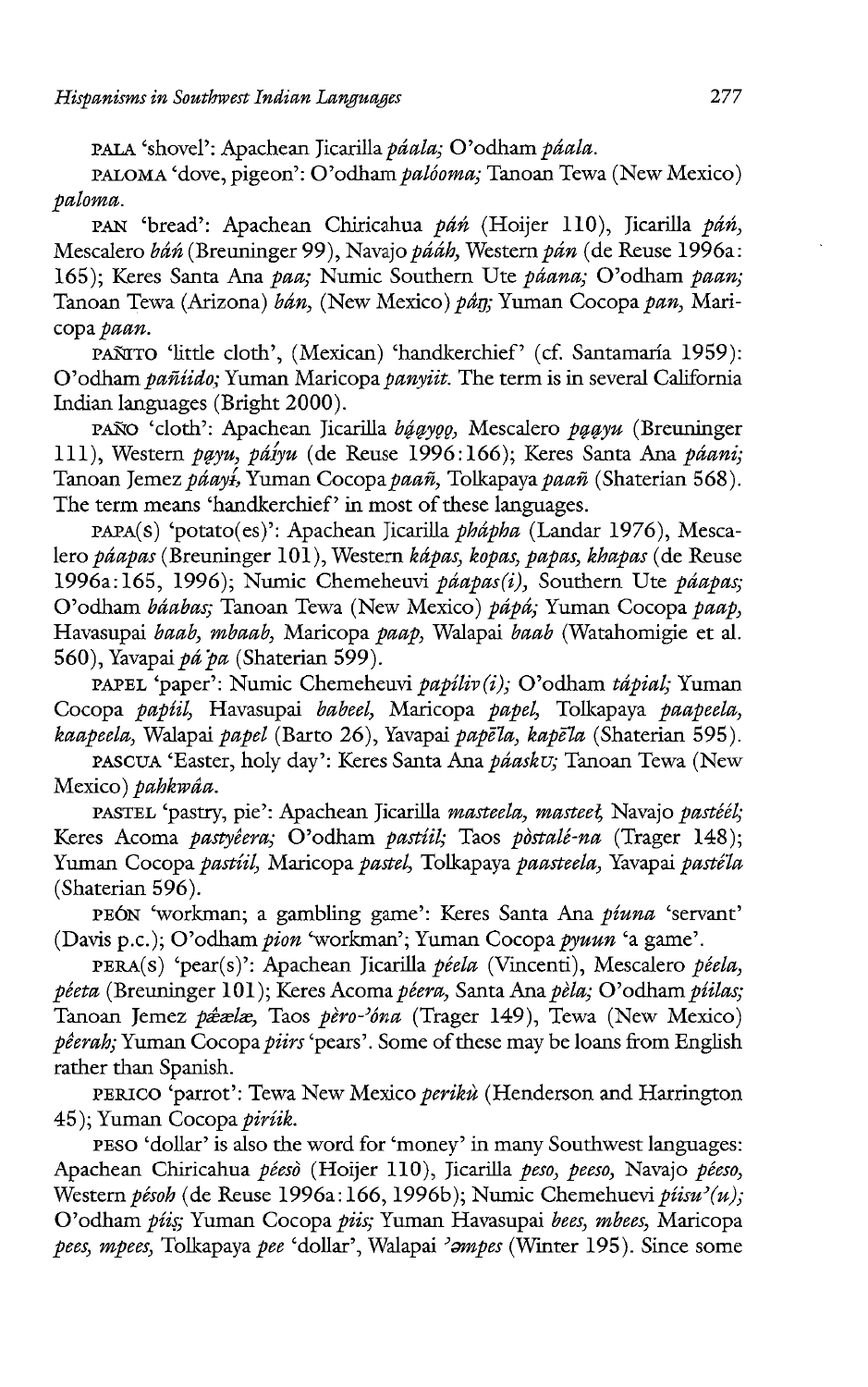American Indian languages show a semantic relationship between 'money' and 'metal', one might guess that PESO also underlies Apachean Jicarilla  $p \acute{\epsilon} s$ 'metal, knife', Mescalero péš, Navajo pééš, Western pés. However, this term is native to the Athabaskan language family; cf. the cognates in two languages of the Sub-Arctic, Slave mbéh and Chipewyan bis (Greenfeld 1973:100).

PINTO 'spotted': Hopi pinto; O'odham piinto; Zuni pintu 'be a spot'.

PISTOLA 'pistol': Keres Acoma phistuura; O'odham pistóol; Tewa New Mexico pihtôo; Yuman Cocopa 'ičím pistóol 'pistol' ('ičím 'gun'), Maricopa pastool 'pistol'.

PITZOTE (Mexican Spanish) 'pig' (cf. Santamaría; < Nahuatl pitsotl 'coatimundi'): Apachean Navajo pisóoti; Hopi pitsóoti; Keres Acoma phetsûut'hi, San Felipe bitsûudi, Santa Ana pitshûutī, bitsûudi (Miller 1960:44), Santo Domingo *pitsûudi* (Keres forms from Davis p.c.); Tanoan Jemez pésiite, Tewa (New Mexico) pe'cureh; Zuni pitsuuti. This word is uncommon in modern Nahuatl or other Indian languages of Mexico, but cf. Itzmiquilpan Otomi ts'idi ~ -pts'idi (Wallis 1956).

PLATA 'silver': Apachean Mescalero piléahta (Breuninger 144); O'odham plaada; Zuni laata.

PLAZA 'town' (New Mexican Spanish; cf. Cobos 1983): Keres Santa Ana plâasa; Tanoan Taos plòso-'óna (Trager 148).

POSTE 'post': Apachean Jicarilla póosti; Numic Southern Ute púust1 'post' (or from English?).

POZOLE 'corn stew' (< Nahuatl posolli): O'odham pósol; Tanoan Tewa (New Mexico) posoli (Robbins et al. 93).

PRINCIPAL 'important person': Keres Acoma phinsipdari; Tanoan Tewa (New Mexico) pinsipáa.

PUENTE 'bridge': O'odham puindi; Tanoan Tewa (New Mexico) pwenteh. PURO 'cigar': O'odham púulo; Tanoan Taos puru-'úna (Trager 148); Yuman Cocopa uup puur (cf. uup 'tobacco'), Maricopa 'uuvopuur.

QUESO 'cheese': Apachean Jicarilla khéeso (Landar 1976), Navajo kéeso; Hopi kéeso; Keres Acoma kéesu; Numic Southern Ute kiyá-sóo; O'odham kíiso; Tanoan Taos kàsu-'úna (Trager 147); Yuman Cocopa kiis, Tolkapaya kesa; Zuni keso.

QUINCE 'fifteen; a game': Apachean Jicarilla kiinisi 'fifteen cents' (Mersol 222), Navajo kiinsi, kiisi 'fifteen cents'; O'odham gins 'a game', giinsi 'fifteen'.

RACIÓN 'ration': Apachean Jicarilla lasóon 'ration; Saturday' (Vincenti); O'odham lásion, lásan, láson.

RANCHO 'ranch': Keres Acoma ránčhu; O'odham láanju; Tanoan Taos ràncu-'úne (Trager 149); Yuman Cocopa raañč.

REAL 'a bit, twelve-and-a-half cents': Apachean Chiricahua -žáálì (Hoijer 111), Jicarilla žali, žaali, žááli 'money', Navajo yáál, Western žááli (de Reuse 1996a:167); Hopi yáali; Keres Acoma yáari (Miller 1959:152, 1960:42);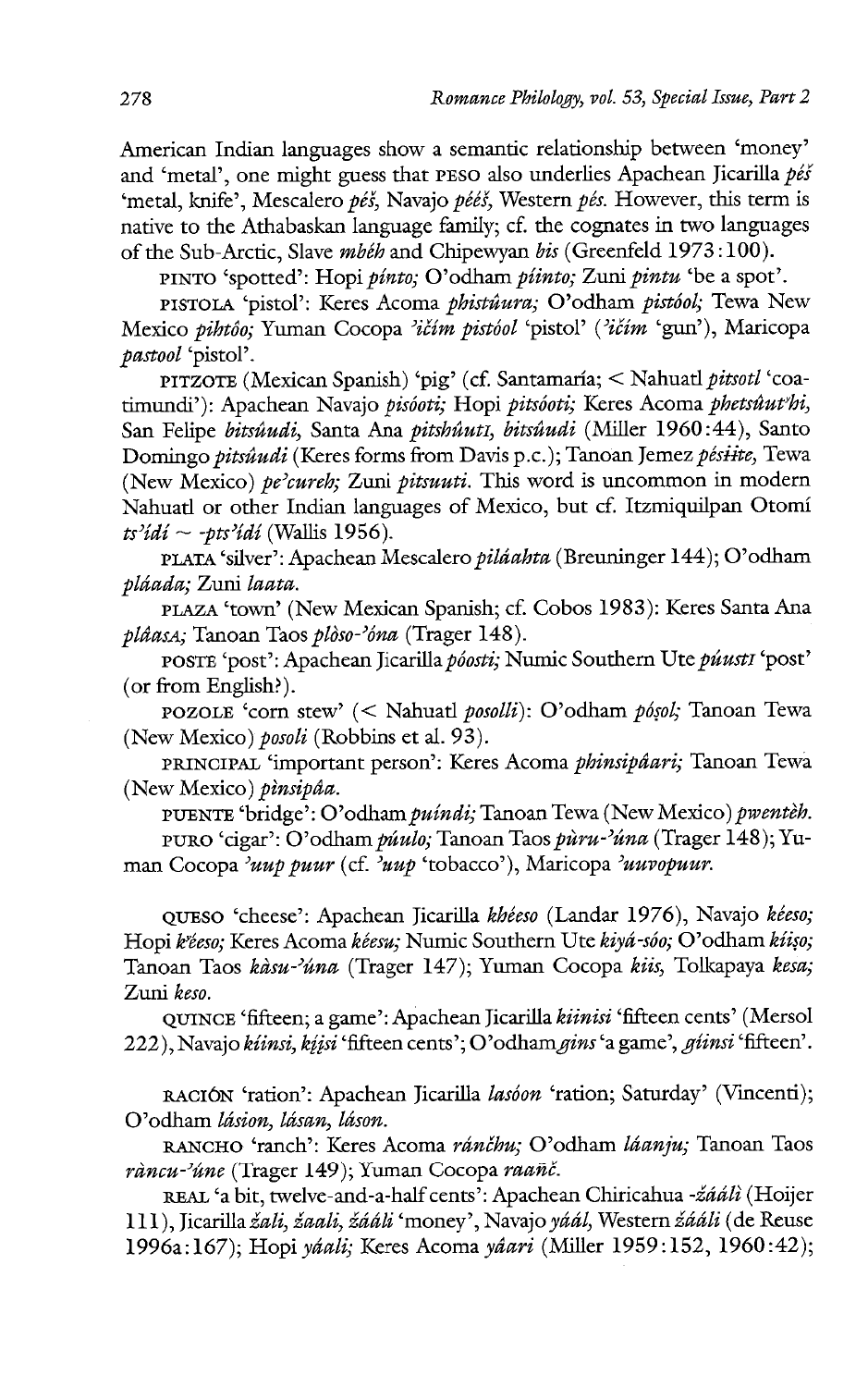O'odham *lial* 'money'; Tanoan Jemez yâale; Yuman Cocopa šyaal, Maricopa styaal; Zani liyaalt. This loanword is used in combinations like dos reales 'two bits', and also as a generic word for 'money'. For cognates in northwest Mexico, cf. Miller 1990a:361, 1990b:244. The term is also common in California languages (Bright 2000, and cf. Kiddle 1969).

REATA 'lariat': Keres Santa Ana reváatu; O'odham liat.

REY 'king' (esp. in stories); 'king' (in cards): Apachean Navajo žéí, Western žíí (Greenfeld 1971; de Reuse 1996a: 168); Keres Acoma rái; O'odham *lai*; Numic Southern Ute  $\overrightarrow{iri}$  'king'; 'main pole of tipi'; perhaps name of Chief Ouray (cf. phonology of RICO  $> i$ -riiku-či); Taos láy-na 'king' (Trager 146); Yuman Cocopa rii, ree, rev; Yuman Walapai réva (Winter 195).

REZAR 'to pray': Keres Acoma rusá 'prayer', Santa Ana resáa 'prayer'.

RICO 'rich': Apachean Chiricahua žiikò (Hoijer 111), Jicarilla taliik'oé 'is rich'; Keres Acoma rîikhu, Santa Ana ríkusı; Numic Southern Ute iríikučı; O'odham ligpig; Yuman Cocopa riik 'be rich', Maricopa riik-k 'be rich'; Zuni litku.

ROSARIO 'rosary': Keres Acoma rusâayu 'beads', Santa Ana rusâayu; O'odham Jésalo.

SÁBADO 'Saturday': Keres Acoma sáawaru; O'odham sáawai; Tanoan Jemez sáavola, Taos sóbolu (Trager 1939:52); Yuman Maricopa elsaav (with Spanish article). For cognates in northwest Mexico, cf. Miller 1990a:364, 1990b:243.

SANDÍA 'watermelon': Apachean Jicarilla satiya, Mescalero santiiya (Breuninger 102), Western satiya, santiya (de Reuse 1996a:165, 1996b); Numic Southern Ute satiiyayz; Tanoan Tewa (Arizona) saniiya, (New Mexico) sandia (Robbins et al. 111).

SANTO 'saint': Keres Acoma sánthu; O'odham sáanto 'Catholic'; Yuman Maricopa saant 'Catholic'; Zuni santu.

SEDA 'silk': Keres Acoma séera; Tanoan Jemez sée læ, Taos sèdo-na (Trager 149).

SEIS 'six' (in cards): Apachean Navajo séés, séis; Yuman Havasupai sees, Walapai seys, séesa (Winter 196).

SEMITA (Mexican) 'a type of biscuit': O'odham che itortilla', simito 'bun'—perhaps reflecting older and later borrowings, respectively. The Mexican Spanish term is from acemita 'bran bread' (cf. Santamaria 1959). This Hispanism is attested in Indian languages of California (cf. Bright 2000); Miller (1990a: 360, 1990b:242) gives possibly related terms for 'tortilla' from northwest Mexico: Mountain Pima timic, Tarahumara rimé, remé, Guarijio teméi. Forms meaning 'tortilla' in other languages of northwest Mexico, e.g., Yaqui taska'im, are borrowed from Nahuatl tlaškalli.

SENORA 'lady': O'odham sinat, sinot 'Mexican girl', sinod (Mathiot). This corresponds to Tarahumara  $sinRo$  'mujer de raza blanca' (Lionnet 1972), to modern Nahuatl forms such as Huazalinguillo sinolah 'mestizo woman'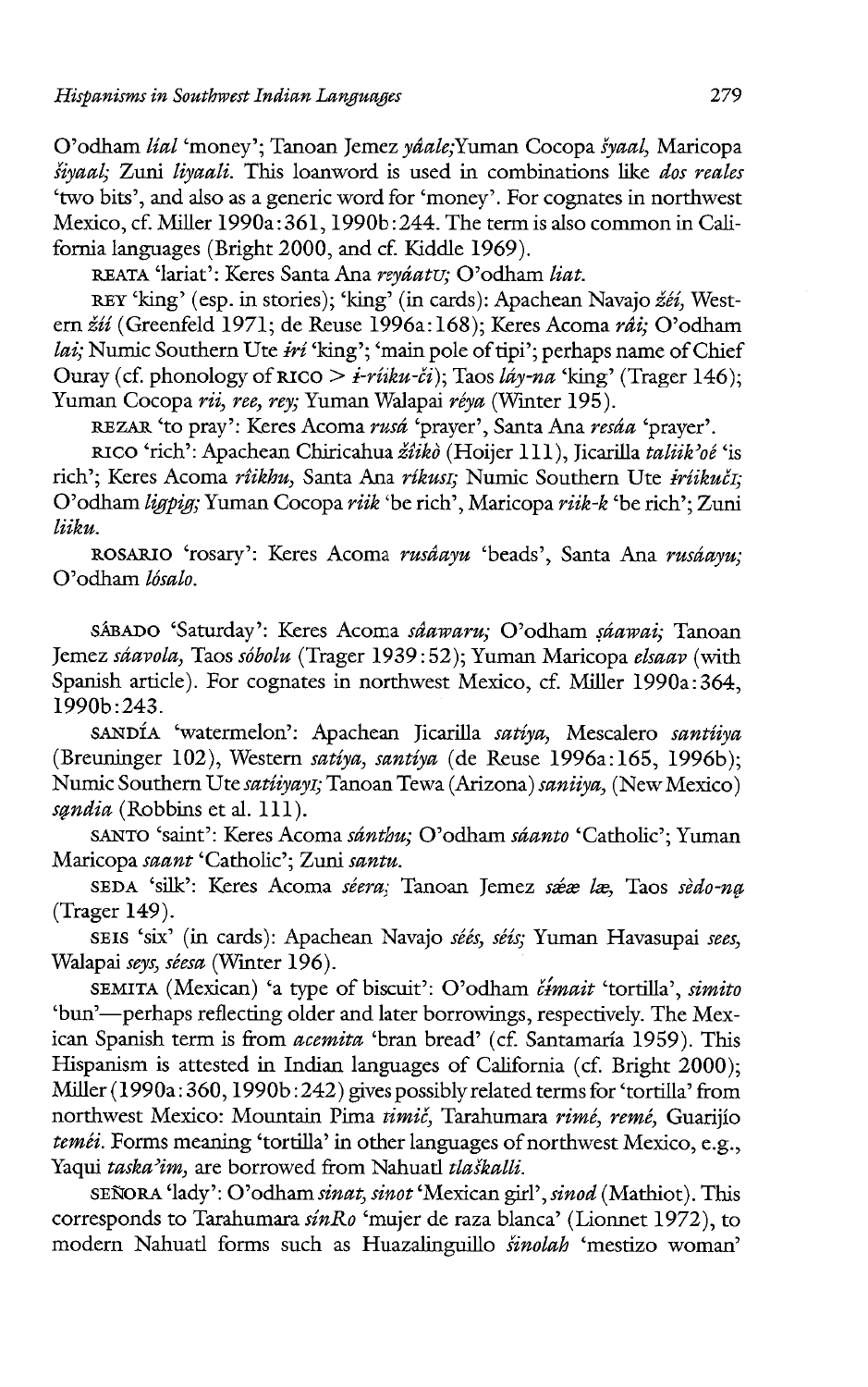(Kimball 1980), and to words in languages as far away as Guatemala, e.g., Quiché śnul 'ladina'.

SIETE 'seven' (in cards): Apachean Navajo sééti; Yuman Havasupai seet, Walapai siete, syéta (Winter 196).

sILLA 'chair; saddle': O'odham siil 'saddle'. Cognates in northwest Mexico (Miller 1990a:  $361-362$ ) include Nevome sira, etc., which contain a liquid and thus reflect colonial Spanish [si/a] rather than modern [siya] (cf. Bright 1993:28). Also comparable are Nahuatl *šilah* (Law 1961), Huichol sira (Grimes 1981) and Tzotzil šila (Laughlin 1975).

SOLDADO 'soldier': Apachean Chiricahua siláato (Hoijer 111), Jicarilla silááta, Mescalero sattáaku (Breuninger 123), Navajo siláo, tshiláo, siláako, tsiláako, Western siláata, salaada, tsilaada (de Reuse 1996a:167, 1996b); Hopi soldawa; Keres Acoma santéaru (Miller 1959:153, 1960:43), Santa Ana sundágru (Davis p.c.); O'odham sóndal; Tanoan Taos nòdu-'úna (Trager 149), Tewa (New Mexico) sundaroh (Miller 1960:43); Yuman Tolkapaya  $s$ ltawa, Walapai soltaw (Winter 193), Yavapai sultáava, sultáawa (Shaterian 608). In many languages the term can mean 'policeman'. For cognates in northwest Mexico, cf. Miller 1990a:365. Elsewhere in Mesoamerica, many languages reflect a prototype \* sontalu like that seen in Keres, O'odham, and Tewa, e.g., Cora šantáaru<sup>2</sup>u (Casad 1988:99), Mazahua šondaro (Muro 1975), and Jamiltepec Mixtec  $\theta$ andaru (Pensinger 1974). However, the expected Nahuatl \*sontalo has not been noted.

SOTA 'jack' (in cards): Apachean Navajo sóota, Western sóóta (de Reuse 1996a:168); Hopi séota; Yuman Havasupai soot, Maricopa soot, Walapai séta (Winter 195).

TABACO 'tobacco': Apachean Jicarilla tapáako (Vincenti; or from English?); Hopi taváako 'chewing tobacco'; Keres Acoma thawâakhu 'chewing tobacco'; O'odham tawdago, tawago.

TABLA 'board': Numic Southern Ute táavara-vi; O'odham táawlo; Yuman Cocopa taawl.

TAMAL 'tamale' (< Nahuatl tamalli): Apachean Western thamááli (de Reuse 1996a:175); O'odham támal; Tanoan Taos tomòli-'ína (Trager 148), Tewa (Arizona) tamali (Robbins et al. 99), (New Mexico) tamande (Robbins et al. 94); Yuman Cocopa taméal. Influence of English is possible in all these forms.

TAPALO (Mexican) 'shawl' (cf. Santamaria 1959): Apachean Jicarilla táapalo (Vincenti), Mescalero táapale (Breuninger 108), Navajo táápalí, táápalii, táápolii, tabáala; Hopi táapalo; Keres Acoma táapharu; O'odham  $t\acute{a}apalo$ ; Numic Southern Ute  $t\acute{a}a$ -pari-vi (Givón suggests word play on  $t\acute{a}a$ <sup>2</sup> 'shirt'); Yuman Yavapai táaplè (Shaterian 610). The term is common in California Indian languages (Bright 2000).

TAZA 'cup': Apachean Jicarilla táasa (Vincenti); Keres Santa Ana táasa; O'odham táasa; Tanoan Jemez táasæ, Sandia tása, Yuman Cocopa taas 'drinking glass'.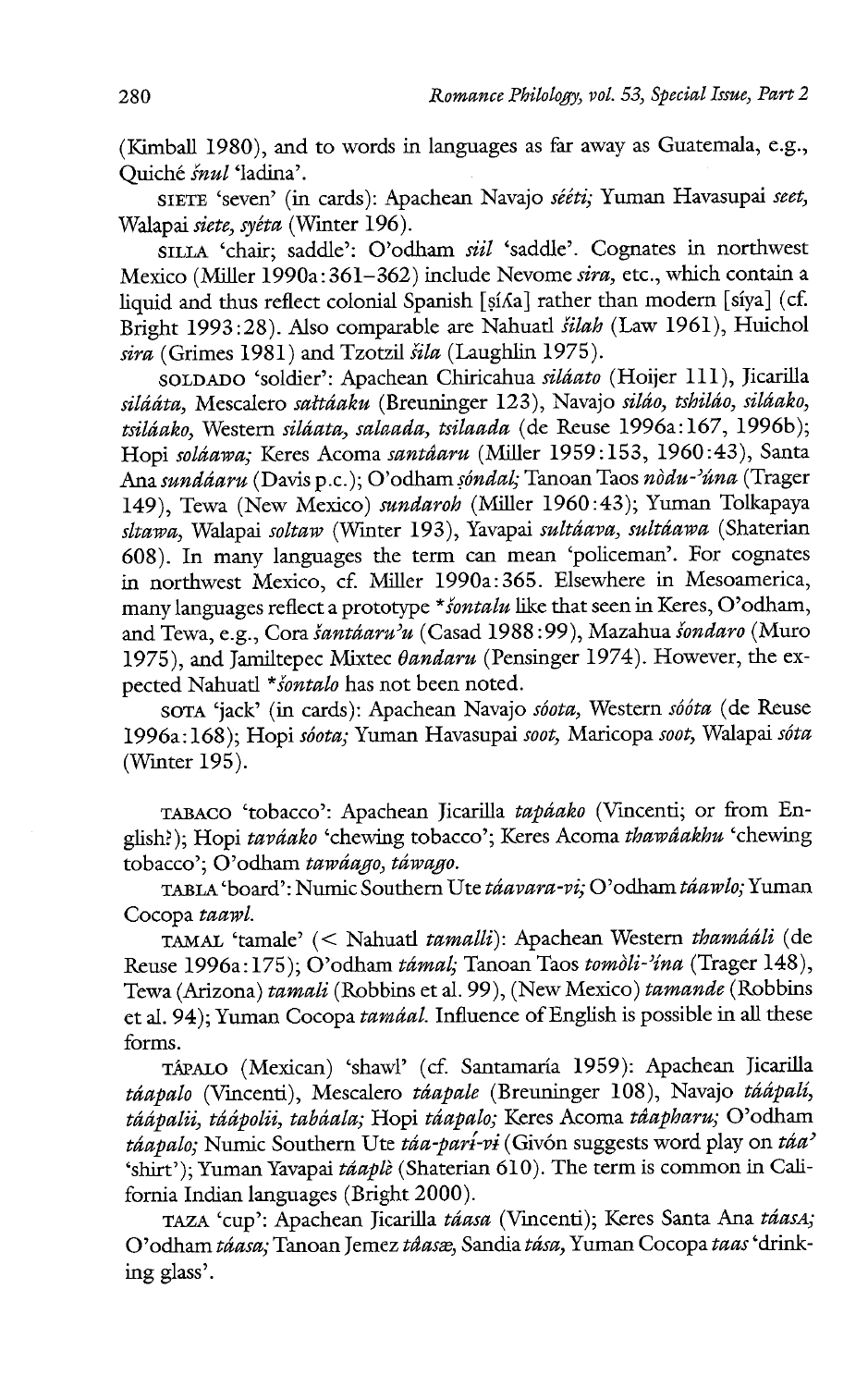TE 'tea': Apachean Jicarilla teh, thé (Mersol 222), Navajo tééh, Western téh (de Reuse 1996a:165); Keres Acoma tré: Tanoan Jemez téae, Taos té-ne  $(Trager 149)$ , Tewa (New Mexico) te (Robbins et al. 11).

TENEDOR 'fork': Taos teledúne-nema (Trager 146); Tanoan Tewa (New Mexico) teneróo.

TENIENTE 'lieutenant': Tanoan Jemez tenjjte, Tewa (New Mexico) tinyentéh 'lieutenant governor'; Zuni tiniyante.

TEOPAN 'church', a Nahuatl word (not listed in Santamaria 1959) occurs in one Southwest language: O'odham céopr. Cognates in northwest Mexico are listed by Miller (1990a: 360, 1990b:  $243$ ), including Yaqui teopo (cf. Bright 1993:25). The Nahuatl term  $teoplan(-tli)$  was apparently coined by colonial missionaries, from teoo(-tl) 'god' plus -pan 'on', in order to replace the term teoo-kall: 'god-house, temple' of the native religion.

TEQUIPANOA 'to work', a Nahuatl word (not listed in Santamaria 1959) occurs in one Southwest language: O'odham číkpan, čípkan 'work'; číkpaan, cipkaan 'to work'. Cognates in northwest Mexico are listed by Miller (1990a: 360, 1990b:243), including Yaqui tekipanoa (cf. Bright 1993:25). The term was apparently adapted, during the colonial period, from Nahuatl teki-panoa 'to perform a duty', in order to express the new semantic category of 'work for wages'; however, many Indian languages in other areas show borrowings from TRABAJAR (q.v.).

TIENDA 'store': Apachean Jicarilla tenta (Vincenti); Mescalero téenta (Breuninger 124); Keres Santa Ana tvéenta (Davis p.c.); O'odham tianna, čiándo; Tanoan Jemez t'égeda, Taos tìendo-'óna (Trager 148).

TIJERA 'scissors' : Apachean Jicarilla thihéla; O'odham ćihil, čičil.

TOALLA 'towel': O'odham tóaya; Tanoan Taos tùoyo-'óne (Trager 148); Yuman Cocopa twaay.

TOMATE(S) 'tomato' (< Nahuatl tomatl): Hopi toméati; Numic Chemehuevi  $tumírus(i)$  (Press; probably from English); Numic Southern Ute tumátis; O'odham tomáati; Tanoan Jemez tomáate, Taos tumàti-'ína (Trager 148), Tewa (Arizona) tomati, (New Mexico) tomaté (Robbins et al. 1916); Yuman Cocopa tuméat, Maricopa tumaat, Tolkapaya tuumaata, Walapai tamedas (Barto 35; from English).

TORO 'bull': Apachean Navajo déola, Western tooli (de Reuse 1996a: 164); Keres Acoma túura; Numic Chemeheuvi tóoro'(o); O'odham tóolo; Tanoan Jemez tóoló, Taos tùlu-'úna (Trager 146), Tewa (New Mexico) todù (Henderson and Harrington 32); Yuman Cocopa kikwáay tuur (kikwáay 'cow'). For cognates in northwest Mexico, cf. Miller (1990a:360).

TORTILLA: Numic Chemehuevi turutii'a; Yuman Havasupai todiiy, Maricopa tortii, Tolkapaya tortiiya.

TOTATZIN 'Catholic priest'? is a Nahuatl word which has been reported from three Southwest languages: Hopi totá'tsi; Keres Acoma thutaa'tshi (Miller 1960:44), Santa Ana tútsa'ér 'priest'; Tanoan Jemez títaase. The Nahuatl form tota'tsin means 'our respected father', from to- 'our', ta'-(tli) 'father', and -tsin 'reverential'. Santamaría (1959) gives a Mexican Spanish form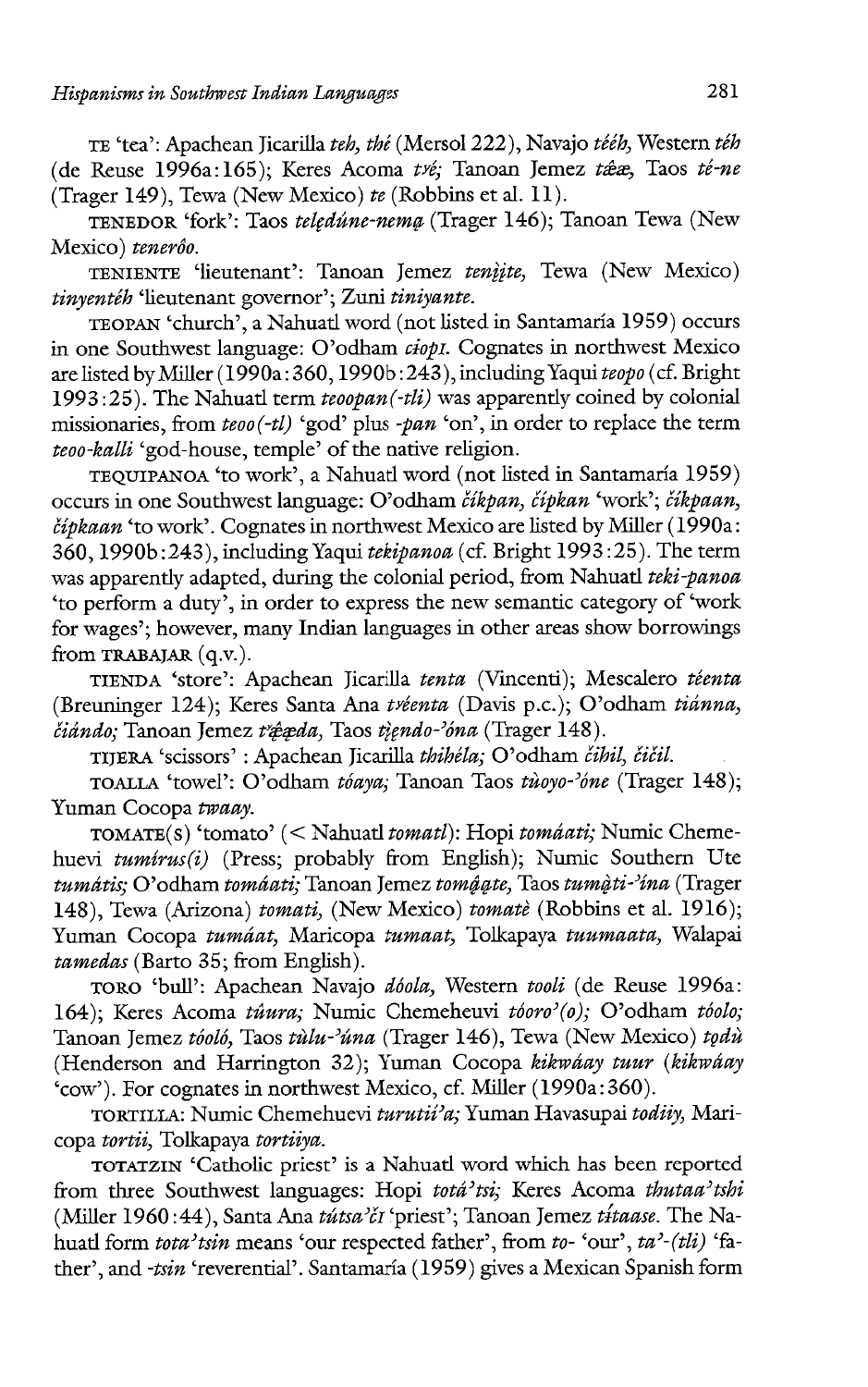totache 'nombre que por burla se daba a los sacerdotes'; however, the glottal stop in the Southwest words shows that they were borrowed from Nahuatl (or an intermediary Indian language), rather than from Spanish.

TRABAJAR 'to work': Yuman Tolkapaya taarhaari, Walapai torbaar 'work' (Winter 193), Yavapai thàrhmār'i (Shaterian 637). See also TEQUIPANOA.

TRES 'three' (in cards): Apachean Western čhéés (Greenfeld 1971; de Reuse 1996a:168); Yuman Havasupai zdees.

TRIGO 'wheat': O'odham *pilkañ*. The phonology here seems problematic; however, the terms for 'wheat' listed from northwest Mexico by Miller  $(1990a:362, 1990b:242)$  include not only Yaqui tiikom, but forms with initial p, e.g., Opata piliki, Guarijio pirikó.

TROQUE (New Mexican) 'truck' (from English; cf. Cobos 1983): O'odham tlóogi 'truck': Taos tròki-'ina (Trager 150).

uva(s) 'grape(s)': Apachean Jicarilla uuva, uupa; Hopi óova; O'odham *uudwis*; Taos  $\hat{u}$ bo-'óna (Trager 148); Tewa (Arizona)  $\hat{u}$ uba, (New Mexico) uva (Robbins et al. 115); Yuman Cocopa 'uuvs, Maricopa 'uuvs; Zuni uwa.

vaca(s) 'cow(s)': Apachean Navajo péékasit, Western pakasi(i) (de Reuse 1996a:164); Numic Chemehuevi wánkasi(i); Hopi wáakasi; Keres Acoma wáakhaši (Miller 1959:152), Cochiti wágáši, Santa Ana wáakaši, San Felipe wáagaši, Santo Domingo wáagaši (for all Keres forms, cf. Miller 1960:42); Tanoan Tewa (Arizona) wak'a, (New Mexico) wéasih; Yaman Havasupai wagsi'i, Walapai waksi' (Winter 194); Zuni waakasi. Cognates from northwest Mexico are given by Miller (1990a:362, 1990b:241). Records of colonial Nahuatl from 1548 show wakas (Karttunen and Lockhart 1976:56), and similar terms are widespread in Mesoamerica, both in Nahuatl dialects and elsewhere, e.g., in Guatemala, Quiché has waakas (PFLM 1996). See also Kiddle 1980.

VAPOR 'steam; steamship': Keres Acoma wapúuri 'train'; Yuman Cocopa wapúur 'ship', Maricopa kwpor.

VAQUERO 'cowboy': Apachean Mescalero makéetu (Breuninger 123); Keres Acoma wakéera; O'odham wékial; Yuman Cocopa vakiir, vakéer, Maricopa pakyer, Tolkapaya maakeera; Zuni wakeela.

VAQUETA (New Mexican) 'leather' (cf. Cobos 1983): Keres Acoma wakéetha, Santa Ana bakéeta; O'odham wagiida 'transmission belt' (Mathiot); Tanoan Taos vokàto-'óna (Trager 146).

vaso 'drinking glass': Keres Acoma waasa, Santa Ana baasa; O'odham wáaso 'can'; Tanoan Taos bósu-na (Trager 147).

VENTANA 'window': Apachean Jicarilla mantháána, ńthana, Mescalero mantáana (Breuninger 118); Keres Acoma mentáana, Santa Ana bentáana; O'odham wintañ; Tanoan Jemez vetána, Yuman Cocopa ventáan, mentáan, and, with the Spanish article, *lavintáan*, lamitáan, wa-lamitáan (wa 'house'), lamintáan.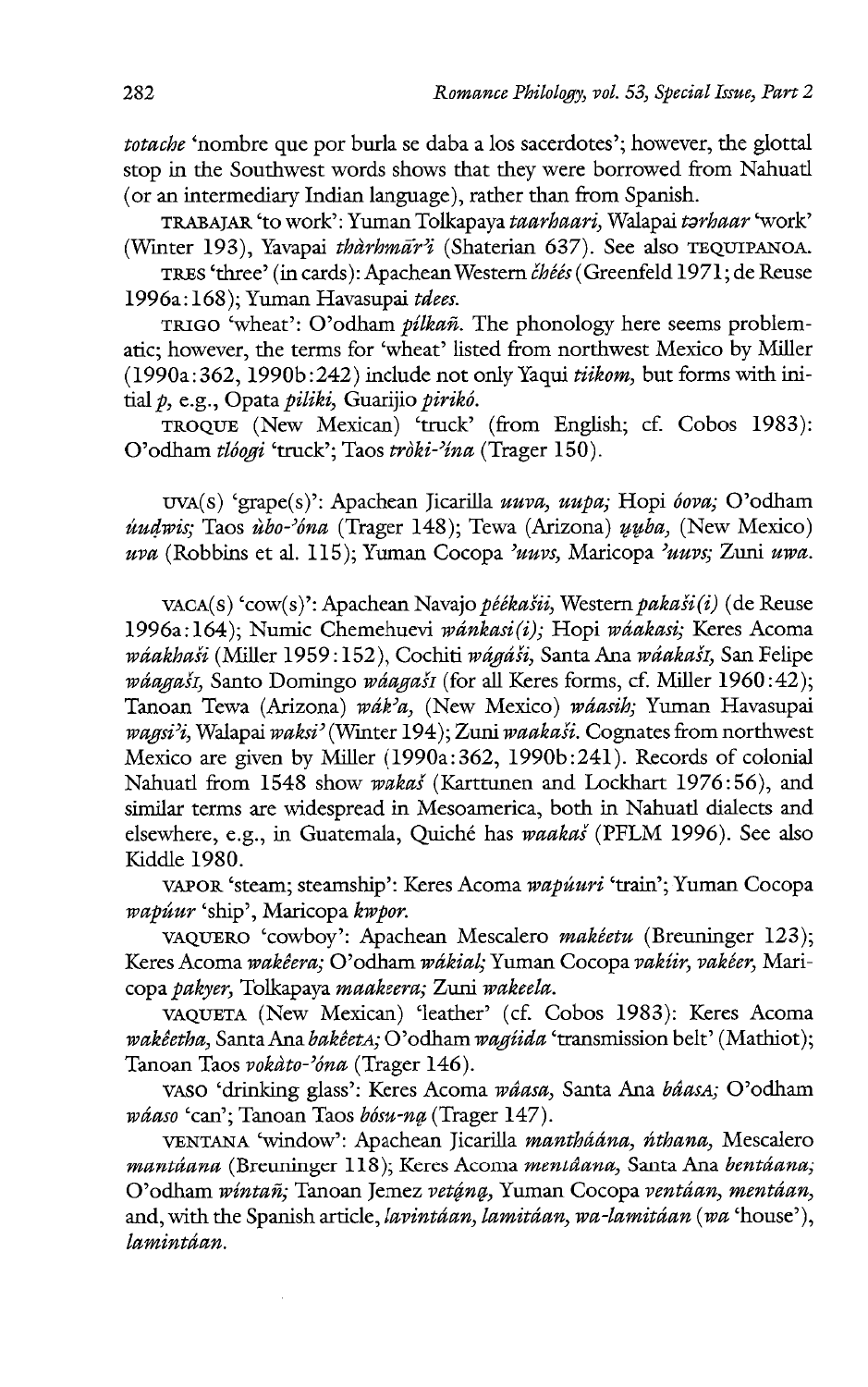VIERNES 'Friday': Keres Acoma yéenisi, Santa Ana yéenasl; O'odham wiálos; Tanoan Taos míalnasi (Trager 1939 : 52), Tewa (New Mexico) byéeneh. For cognates from northwest Mexico, cf. Miller 1990a: 364, 1990b:243.

VINAGRE 'vinegar': O'odham wináal; Tanoan Taos binàare-'éne (Trager 148).

VINO 'wine': Keres Acoma wiinu; O'odham wiinui 'whiskey'; Tanoan Jemez véeni; Yuman Cocopa viin.

VIRGEN 'the Virgin Mary': Tanoan Taos milxing (Trager 146), Tewa (New Mexico) bîiheràh.

XAMITL 'adobe', i.e., Nahuatl saamitl, is not listed in Santamaria 1959, but occurs in one Southwest language: O'odham saamt. It corresponds to Yaqui sami (Buelna 1890), Nevome sami (Pennington 1979), and to forms in many Mesoamerican languages (cf. Bright 1993:25), e.g., in Chiapas, to Tzotzil šamit (Laughlin 1975), and in Guatemala, to Quiché šaan (PLFM 1996). There is evidence that pre-Columbian borrowing may be involved in some languages (L. Campbell p.c.).

YEGUA 'mare': Apachean Mescalero yéewa, yáawa (Breuninger 129); Tanoan Taos yawo-'ona (Trager 146), Tewa (New Mexico) yewa (Henderson and Harrington 30); Zuni yeewa.

ZARAGÜELLES 'breeches': O'odham sáliw 'trousers'. The historical lateral  $\lceil \Lambda \rceil$  of this archaic Spanish term is also reflected in Pima Bajo salwéer (Escalante and Estrada 1993); Yaqui has saaweam (Johnson 1962), with a plural suffix and characteristic Yaqui loss of medial liquid.

> WILLIAM BRIGHT University of Colorado

## Languages and Sources

| Apachean   |                                            |
|------------|--------------------------------------------|
| Chiricahua | Hoijer 1939                                |
| Jicarilla  | Mersol 1976 unless specified; Landar 1976; |
|            | Vincenti 1981                              |
| Mescalero  | Breuninger 1982 unless specified           |
| Navajo     | Young and Morgan 1992:1008-1010            |
| Western    | de Reuse 1996a unless specified; de Reuse  |
|            | 1996b; Greenfeld 1971; Greenfeld p.c.      |
| Hopi       | K. Hill 1998 unless specified; Seaman 1985 |
|            | $(Loans, pp. 564 - 565)$                   |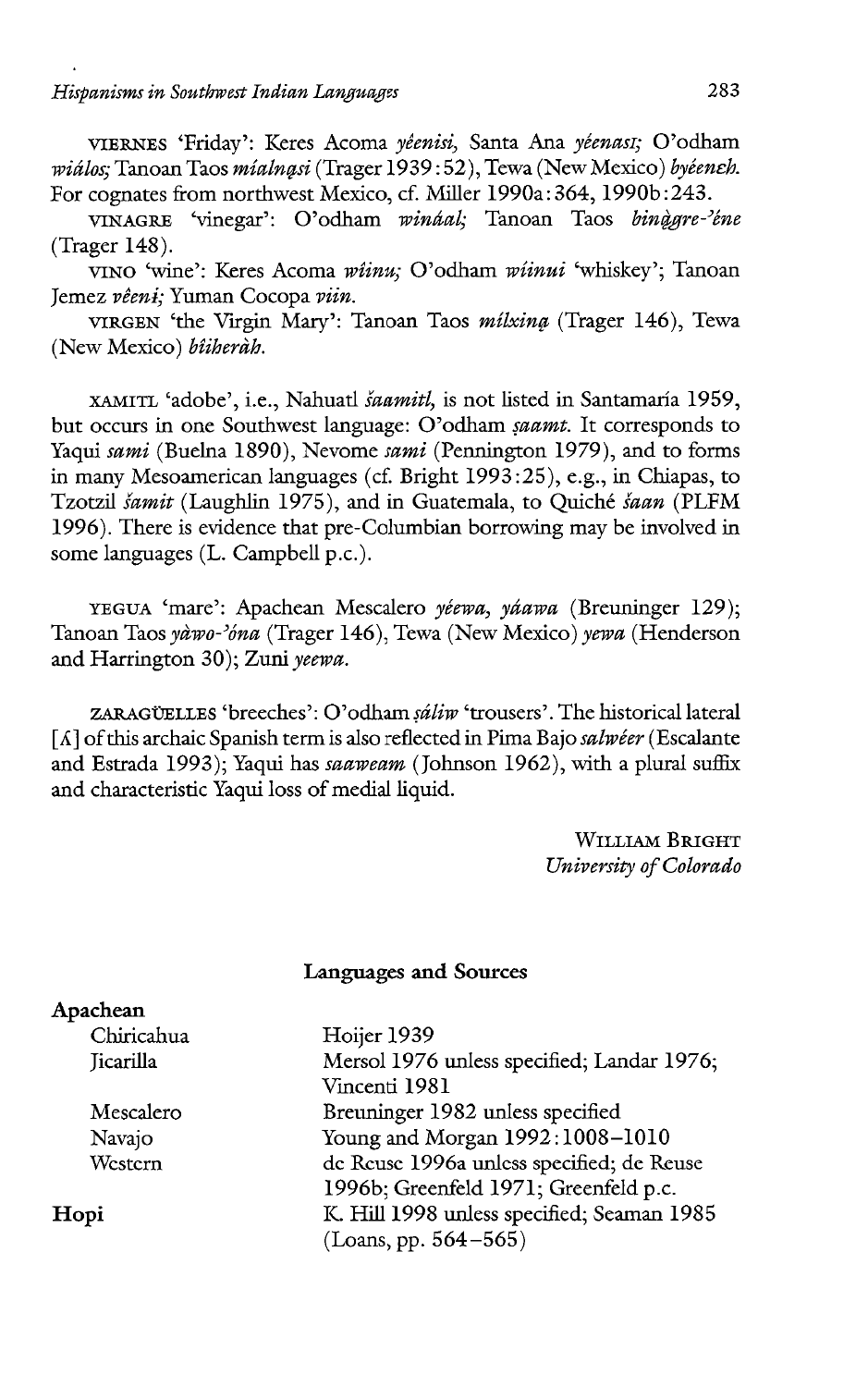| Acoma                 | Miller 1959 unless specified; otherwise Miller<br>1960             |
|-----------------------|--------------------------------------------------------------------|
| Cochiti               | Miller 1960                                                        |
| Santa Ana             | Davis 1964 unless specified; otherwise Davis                       |
|                       | p.c.; Miller 1960                                                  |
| San Felipe            | Miller 1960                                                        |
| Santo Domingo         | Miller 1960                                                        |
| Numic                 |                                                                    |
| Chemehuevi            | Press 1979                                                         |
| Southern Paiute       | Sapir 1931                                                         |
| Southern Ute          | Givón 1979                                                         |
| O'odham (Pima/Papago) | Saxton et al. 1983 unless specified; Mathiot<br>1973; J. Hill p.c. |
| Tanoan                |                                                                    |
| Jemez                 | Yumitani 1997                                                      |
| Sandia                | Brandt 1970                                                        |
| Taos                  | Trager 1944 unless specified; Trager 1939                          |
| Tewa                  | (Arizona) Kroskrity 1993:68                                        |
|                       | (New Mexico) Dozier 1956 unless specified;                         |
|                       | Henderson and Harrington 1914; Robbins<br>et al. 1916              |
| Yuman                 |                                                                    |
| Cocopa                | Crawford 1979                                                      |
| Havasupai             | Hinton 1984; otherwise Spier 1946                                  |
| Maricopa              | Gordon 1991; otherwise Spier 1946                                  |
| Mojave                | Munro, Brown, and Crawford 1992                                    |
| Tolkapaya             | Munro and Fasthorse 1991                                           |
| Walapai               | Winter 1990 unless specified; Watahomigie                          |
|                       | et al. 1982; Barto 1980                                            |
| Yavapai               | Shaterian 1983                                                     |
| Zuni                  | Newman 1958                                                        |
|                       |                                                                    |

## References

Kansas. BARTO, CRAIG J. 1980. Spanish Loanwords in Walapai. Master's thesis, University of

BELLER, RICARDO N., and PATRICIA COWAN DE BELLER. 1979. Curso del Náhuatl moderno: Náhuatl de la Huasteca. Vol. 2. México: Instituto Lingüístico de Verano.

BRANDT, ELIZABETH. 1970. Sandia Pueblo, New Mexico: A Linguistic and Ethnolinguistic Investigation. Dissertation, Southern Methodist University.

BREUNINGER, EVELYN et al. 1982. Mescalero Apache Dictionary. Mescalero, New Mexico: Mescalero Apache Tribe.

 $\overline{\phantom{a}}$ BRIGHT, WILLIAM. 1960a. Animals of Acculturation in the California Indian Languages. University of California Publications in Linguistics, 4:4. Berkeley & Los Angeles: University of California Press.

-. 1960b. "A Note on the Southwestern Words for 'cat'." International Journal of American Linguistics 26:167-168.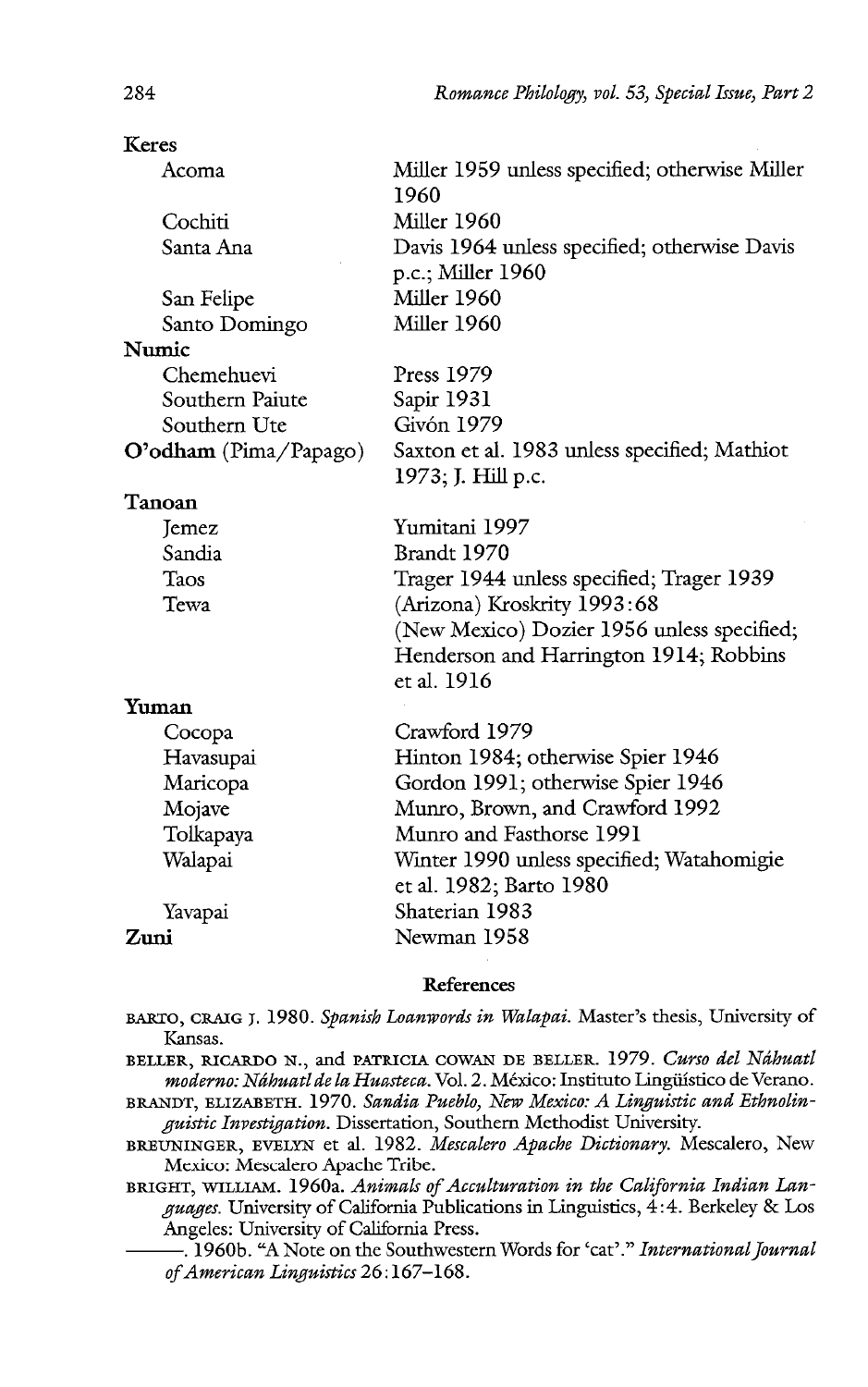<sup>-</sup>. 1978. "Sibilants and Naturalness in Aboriginal California." *Journal of Califor*nia Anthropology—Papers in Linguistics  $1:39-64$ .

- . 1993. "The Aztec Triangle: Three-way Language Contact in New Spain." Berkeley Linguistics Society 18 :22—36.  $\overline{a}$  $\overline{a}$ 
	- $-$ . 2000. "Notes on Hispanisms: California." In Functional Approaches to Language, Culture, and Cognition [Festschrift for Sydney M. Lamb], edd. David G. Lockwood et al., 487-504. Amsterdam: Benjamins.
- BRIGHT, WILLIAM, and ROBERT A. THIEL. 1965. "Hispanisms in a Modern Aztec Dialect." RPh 18 :444-452.
- BUELNA, EUSTAQUIO, ed. 1890. Arte de la lengua Cahita (Yaqui). México: Imprenta del Gobierno Federal.
- CAMPBELL, LYLE. 1991. "Los Hispanismos y la historia fonética del espafiol en América." In Actas del Tercer Congreso Internacional del Español en América, ed. César Hernández, 171-179. Valladolid: Editorial de la Universidad.
- CASAD, EUGENE. 1988. "Post-Conquest Influences on Cora." In In Honor of Mary Haas, ed. William Shipley, 77-136. Berlin: Mouton de Gruyter.
- CAZES, DANIEL. 1967. El Pueblo Matlatzinca de San Francisco Oxtotilpan y su lengua. Acta Anthropologica, época 2a, 3:2. México: Sociedad de Alumnos, Escuela Nacional de Antropologia e Historia.
- CLARK, LAWRENCE. 1995. Vocabulario Popoluca de Sayula. Serie de vocabularios y diccionarios indigenas 'Mariano Silva y Aceves', 104. Tucson, Arizona: Summer Institute of Linguistics.
- COBOS, RUBEN. 1983. A Dictionary of New Mexico and Southern Colorado Spanish. Santa Fe: Museum of New Mexico Press.
- CRAWFORD, JAMES M. 1979. "Spanish Loan Words in Cocopa." Journal of California and Great Basin Anthropology, Papers in Linguistics 1:117-132.
- CROWLEY, CORNELIUS J. 1962. "Some Remarks on the Etymology of the Southwestern Words for 'cat'." International Journal of American Linguistics 28: 149-151.
- DAVIS, IRVINE. 1964. The Language of Santa Ana Pueblo. Smithsonian Institution, Bureau of American Ethnology, 191; Anthropological Papers, 69. Washington, D.C.: Government Printing Office.
- DE REUSE, WILLEM J. 1996a. "The Functions of Spanish Loanwords in 19th-century<br>Sources on the Western Apache Language." In *III Encuentro de Lingüística*<br>*en el Noroeste*, 1: *Lenguas indígenas*, ed. Zarina Estrada Fernánd Sources on the Western Apache Language." In III Encuentro de Lingüística en el Noroeste, 1: Lenguas indígenas, ed. Zarina Estrada Fernández et al., 1: 151-179. Universidad de Sonora, Serie lingiiistica, Memorias, 1. Hermosillo: Unison.
	- . 1996b. "Morphological Reinterpretations of Spanish Loanwords in Western Apache: A Diachronic and Synchronic Study." Paper presented at the IV Encuentro Internacional de Lingiiistica en el Noroeste, Hermosillo. MS.
- DOCKSTADER, FREDERICK J. 1955. "Spanish Loanwords in Hopi: A Preliminary Checklist." International Journal of American Linguistics 21:157-159.
- DOZIER, EDWARD P. 1956. "Two Examples of Linguistic Acculturation." Language 32:146-157.
- ESCALANTE H., ROBERTO, and ZARINA ESTRADA FERNANDEZ. 1993. Textosygramatica del Pima Bajo. Hermosillo: Depto. de Letras y Lingüística, Division de Humanidades y Bellas Artes, Universidad de Sonora.
- ESTRADA FERNÁNDEZ, ZARINA. 1994. "Pima Bajo Dialectal Variation." Anthropological Linguistics 36:223-239.
- GIVÓN, TALMY. 1979. Ute Dictionary. Ignacio, Colorado: Ute Press.
- GONZALEZ CASANOVA, PABLO. 1934. Los Hispanismos en el idioma Azteca. México: Museo Nacional. Repr. in his Estudios de lingüística y filología Nahuas, 127-181. México: UNAM, 1977.
- GORDON, LYNN. 1991. Maricopa dictionary. MS.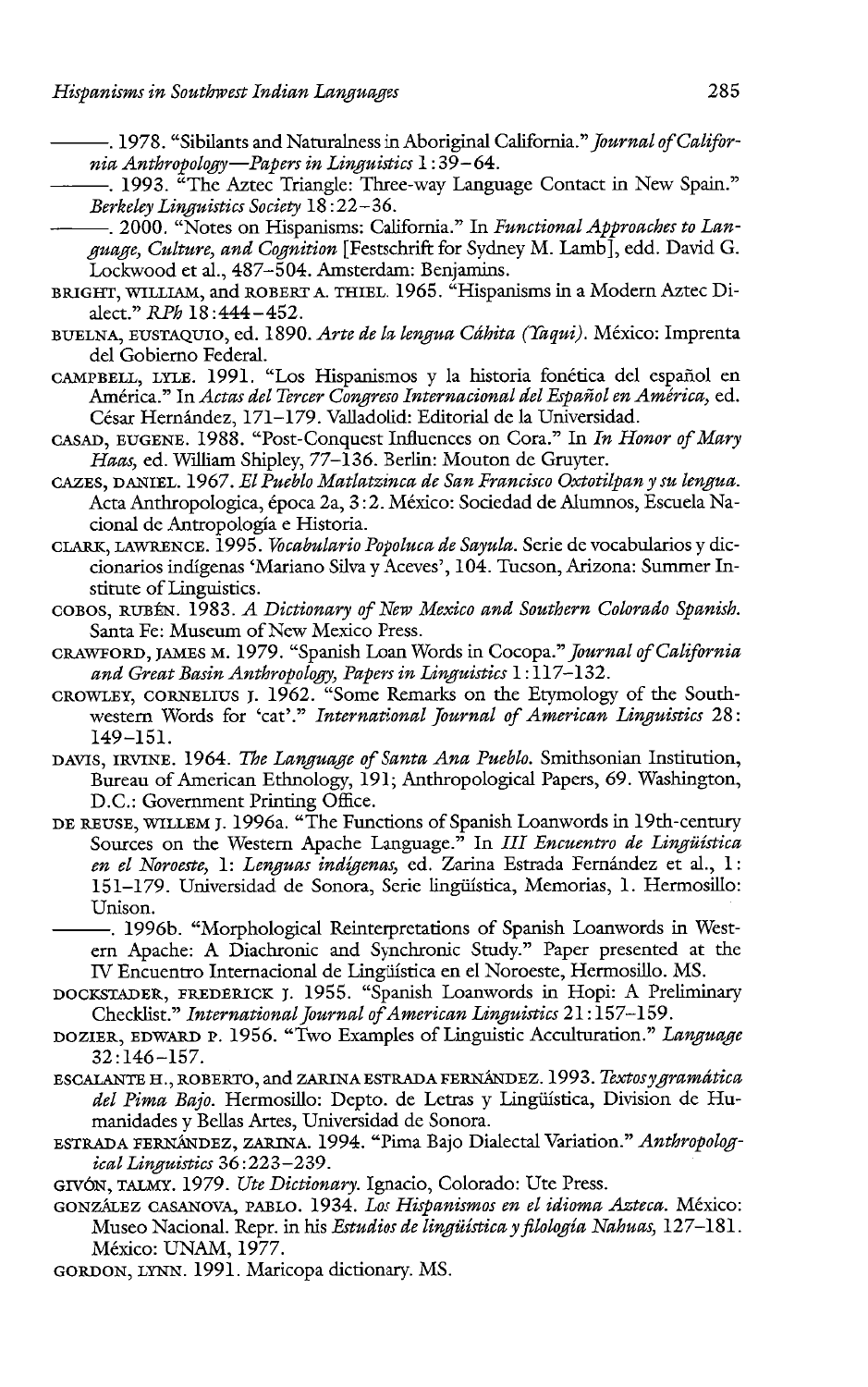- GREENFELD, PHILIP J. 1971. "Playing-card Names in Western Apache." International<br>Journal of American Linguistics 37:195–196.<br>——— 1973. "Cultural Conservatism as an Inhibitor of Linguistic Change: A Pos-Journal of American Linguistics 37 :195-196.
	- . 1973. "Cultural Conservatism as an Inhibitor of Linguistic Change: A Possible Apache Case." International Journal of American Linguistics 39:98-104.
- GRIMES, JOSEPH. 1981. El Huichol: Apuntes sobre el léxico. Ithaca: Cornell University.
- HARRINGTON, JOHN PEABODY. 1916. The Ethnogeography of the Tewa Indians. Smithsonian Institution, Bureau of American Ethnology, Annual Report (1907-1908), pp. 29-636. Washington, D.C.: Government Printing Office.
- HENDERSON, JUNIUS, and JOHN PEABODY HARRINGTON. 1914. Ethnozoology of the Tewa Indians. Smithsonian Institution, Bureau of American Ethnology, Bulletin 56. Washington, D.C.: Government Printing Office.
- HERZOG, GEORGE. 1941. "Culture Change and Language: Shifts in the Pima Vocabulary." In Language, Culture, and Personality: Essaysin Memory of Edward Sapir, ed. Leslie Spier et al., 66-74. Menasha, Wisconsin: Sapir Memorial Publication Fund.
- HILL, KENNETH C. 1998. "Spanish Loanwords in Hopi." In The Life of Language: Papers in Linguistics in Honor of William Bright, ed. Jane H. Hill et al., 19-24. Berlin: Mouton de Gruyter.
- HINTON, LEANNE. 1984. A Dictionary of the Havasupai Language. Supai, Arizona: Havasupai Tribe.
- HOVER, HARRY. 1939. "Chiricahua Loan-words from Spanish." Language 15: 110-115.
- JOHNSON, JEAN B. 1943. "A Clear Case of Linguistic Acculturation." American An thropolagist 45 :427-434.
	- . 1962. El idioma Yagui. México: Instituto Nacional de Antropologia e Historia.
- KARTTUNEN, FRANCES, and JAMES LOCKHART. 1976. Nahuatl in the Middle Years: Language Contact Phenomena in Texts of the Colonial Period. University of California Publications in Linguistics, 85. Berkeley & Los Angeles: University of California Press.
- KIDDLE, LAWRENCE B. 1964. "American Indian Reflexes of Two Spanish Words for<br>
'cat'." *International Journal of American Linguistics* 30:299–305.<br>
--------- 1969. "Spanish Monetary Terms in American Indian Languages." In 'cat'." International Journal of American Linguistics 30:299-305.
	- . 1969. "Spanish Monetary Terms in American Indian Languages." In Filologia y crítica hispánica: Homenaje al profesor F. Sánchez-Escribano, edd. A. Porqueras and C. Rojas, 347-362. Atlanta: Emory University.
- -. 1978. "American Indian Borrowings of Spanish caballo." In Papers on Linguistics and Child Language, edd. Vladimir Honsa and Martha J. Hardman-de-Bautista, 151-167. The Hague: Mouton.  $\overline{a}$  $\overline{a}$ 
	- . 1980. "Spanish and Portuguese Cattle Terms in Amerindian Languages." In Italic and Romance Linguistic Studies in Honor of Ernst Pulgram, ed. Herbert J. Izzo, 273-291. Amsterdam: Benjamins.
- KIMBALL, GEOFFREY D. 1980. A Dictionary of the Huazalinguillo Dialect of Nahuatl. New Orleans: Center for Latin American Studies, Tulane University.
- KROSKRITY, PAUL V. 1978. "Inferences from Spanish Loanwords in Arizona Tewa."<br>Anthropological Linguistics 20:340–350.<br>--------- 1993. Language. History, and Identity: Ethnolinguistic Studies of the Arizona. Anthropological Linguistics 20 :340—350.
	- –, 1993. Language, History, and Identity: Ethnolinguistic Studies of the Arizona Tewa. Tucson: University of Arizona Press. [Spanish loanwords, pp. 67-69]
- International Journal of American Linguistics 25:273-274.
- Tewa. Tucson: University of Arizona Press. [Spanish loanwords, pp. 67–69]<br>
LANDAR, HERBERT. 1959. "The Diffusion of Some Southwestern Words for 'cat'."<br>
International Journal of American Linguistics 25:273–274.<br>
1961. "The -. 1961. "The Southwestern Words for 'cat'." International Journal of American Linguistics 27:370-371.
	- . 1976. "Six Jicarilla Apache Verbs of Eating." International Journal of American Linguistics 42 :264-267.
- LAUGHLIN, ROBERT M. 1975. The Great Tzotzil Dictionary of San Lorenzo Zinacantan.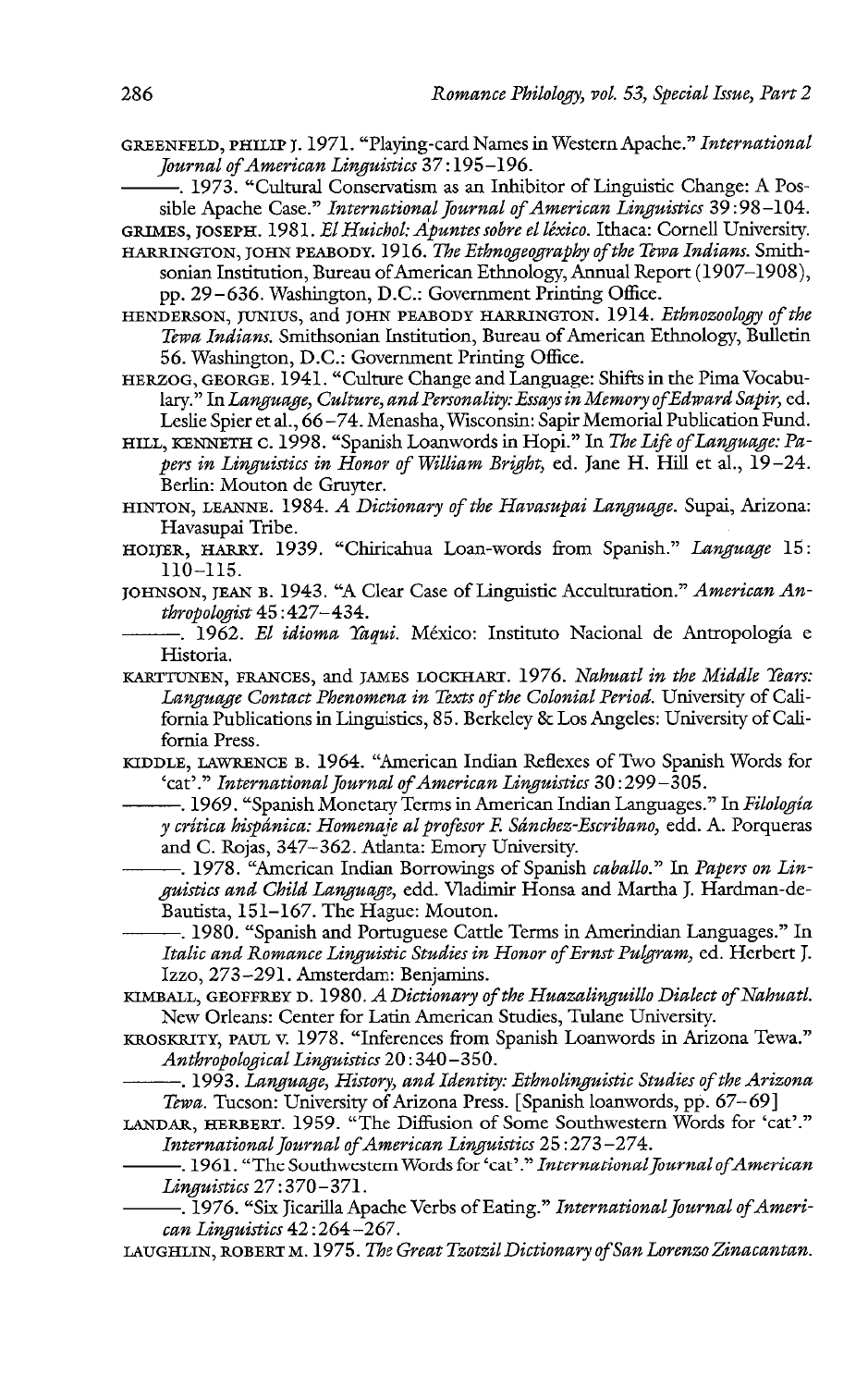Smithsonian Contributions to Anthropology, 19. Washington, D.C.: Smithsonian Institution Press.

- LAW, HOWARD W. 1961. "Linguistic Acculturation in Isthmus Nahuat." In A William Cameron Townsend en el vigtsimoquinto aniversario del Instituto Lingiistico de Verano, 555-562. México: Instituto Lingüístico de Verano.
- LIONNET, ANDRES. 1972. Los elementos de la lengua Tarahumara. Serie antropolégica, 13. México: Sección de Antropología, Instituto de Investigaciones Históricas, UNAM.
- LLOYD, PAUL. 1987. From Latin to Spanish. Memoirs of the American Philosophical Society, 173. Philadelphia: The American Philosophical Society.
- MATHIOT, MADELEINE. 1973. A Dictionary of Papago Usage. 2 vols. Bloomington: Indiana University.
- MCINTOSH, JUAN B., and JOSEPH GRIMES. 1954. Nixgi 'Iquisicayari: Vocabulario Huichol-Castellano. México: Instituto Lingüístico de Verano.
- MCMAHON, AMBROSIO, and MARÍA AITON DE MCMAHON. 1959. Vocabulario Cora y Español. México: Instituto Lingüístico de Verano.
- MERSOL, STANLEY ALFONSE. 1976. A Sociolinguistic-Conceptual-Cultural-Ethnographic Jicarilla Apache-English Dictionary: The Dulce Springs Dialect. Diss., University of California, Irvine.
- MILLER, WICK R. 1959–1960. "Spanish Loanwords in Acoma, I–II." International<br>Journal of American Linguistics 25:179–184; 26:41–49.<br>———— 1990a. "Early Spanish and Aztec Loanwords in the Indigenous Languages of Journal of American Linguistics 25 :179-184; 26:41-49.
- . 1990a. "Early Spanish and Aztec Loanwords in the Indigenous Languages of Northwest Mexico." In Homenaje a Jorge A. Suárez: Lingüística indoamericana e hispánica, edd. Beatriz Garza Cuarón and Paulette Levy, 351-365. México: Colegio de México.  $\overline{a}$
- . 1990b. "Early Lexical Acculturation in Northwest Mexico." In Languages in Contact: Proceedings of Symposium 16.1 of the 12th International Congress of Anthropological and Ethnological Sciences, edd. Rudolf Filipovié and Maja Bratani¢, 237-247. Zagreb: Institute of Linguistics, University of Zagreb.  $rac{C}{C}$
- . 1993. Guarijio de Arechuvyvo, Chihuahua. Archivo de lenguas indigenas de México. México: Colegio de México.
- MUNRO, PAMELA, NELLIE BROWN, and JUDITH G. CRAWFORD. 1992. A Mojave Dictionary. UCLA Occasional Papers in Linguistics, 10. Los Angeles: Dept. of Linguistics, UCLA.
- MUNRO, PAMELA, and MOLLY STAR FASTHORSE. 1991. Tolkapaya-English. Los Angeles: Department of Linguistics, UCLA.
- MURO, MILDRED KIEMELE. 1975. Vocabulario Mazahua-Espanol y Espanol-Mazahua. México: Biblioteca Enciclopédica del Estado de México.
- NEWMAN, STANLEY. 1958. Zuni Dictionary. International Journal of American Linguistics, 24:1, part 2. Bloomington: Indiana University.
- PARODI, CLAUDIA. 1995. Orígenes del español americano: La Nueva España al comenzar el siglo XVI, 1: Reconstruccion de la pronunciacién. México: Instituto de Investigaciones Filológicas, Universidad Nacional Autónoma de México.
- PENNINGTON, CAMPBELL W., ed. 1979. Vocabulario en la lengua Nevome: The Pima Bajo of Central Sonora, Mexico. Vol. 2. Salt Lake City: University of Utah Press.
- PENSINGER, BRENDA J. 1974. Diccionario Mixteco [de Jamiltepec]. Serie de vocabularios indígenas 'Mariano Silva y Aceves', 18. México: Instituto Lingüístico de Verano.
- PFLM. 1996. Diccionario K'iche'. Antigua Guatemala: Proyecto Lingüístico Francisco Marroquin.
- PRESS, MARGARET L. 1979, Chemehuevi: A Grammar and Lexicon. University of California Publications in Linguistics, 92. Berkeley & Los Angeles: University of California Press.